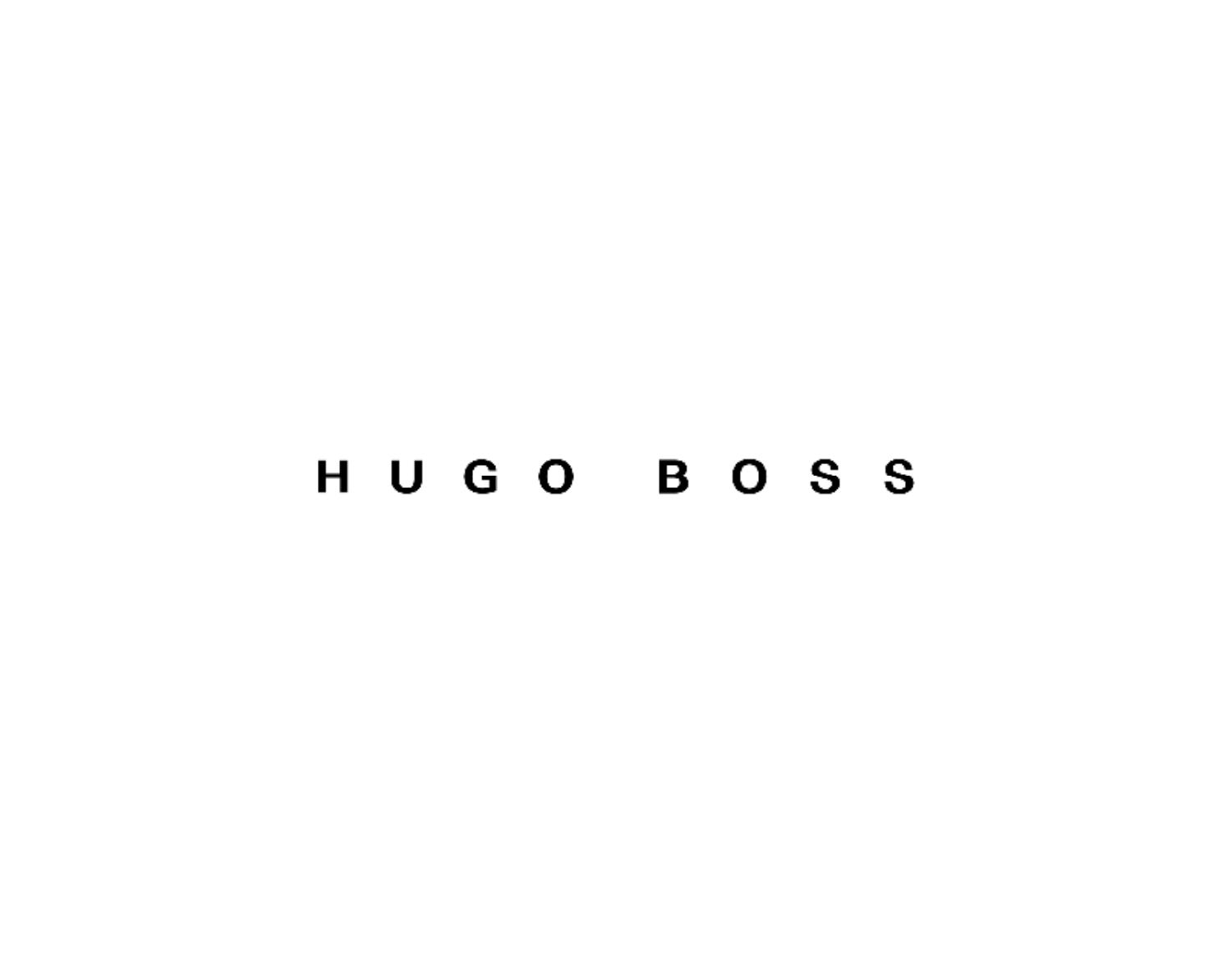HUGO BOSS-

#### **HUGO BOSS First Half Year Results 2012**

Claus-Dietrich Lahrs (CEO) I Mark Langer (CFO)

July 31, 2012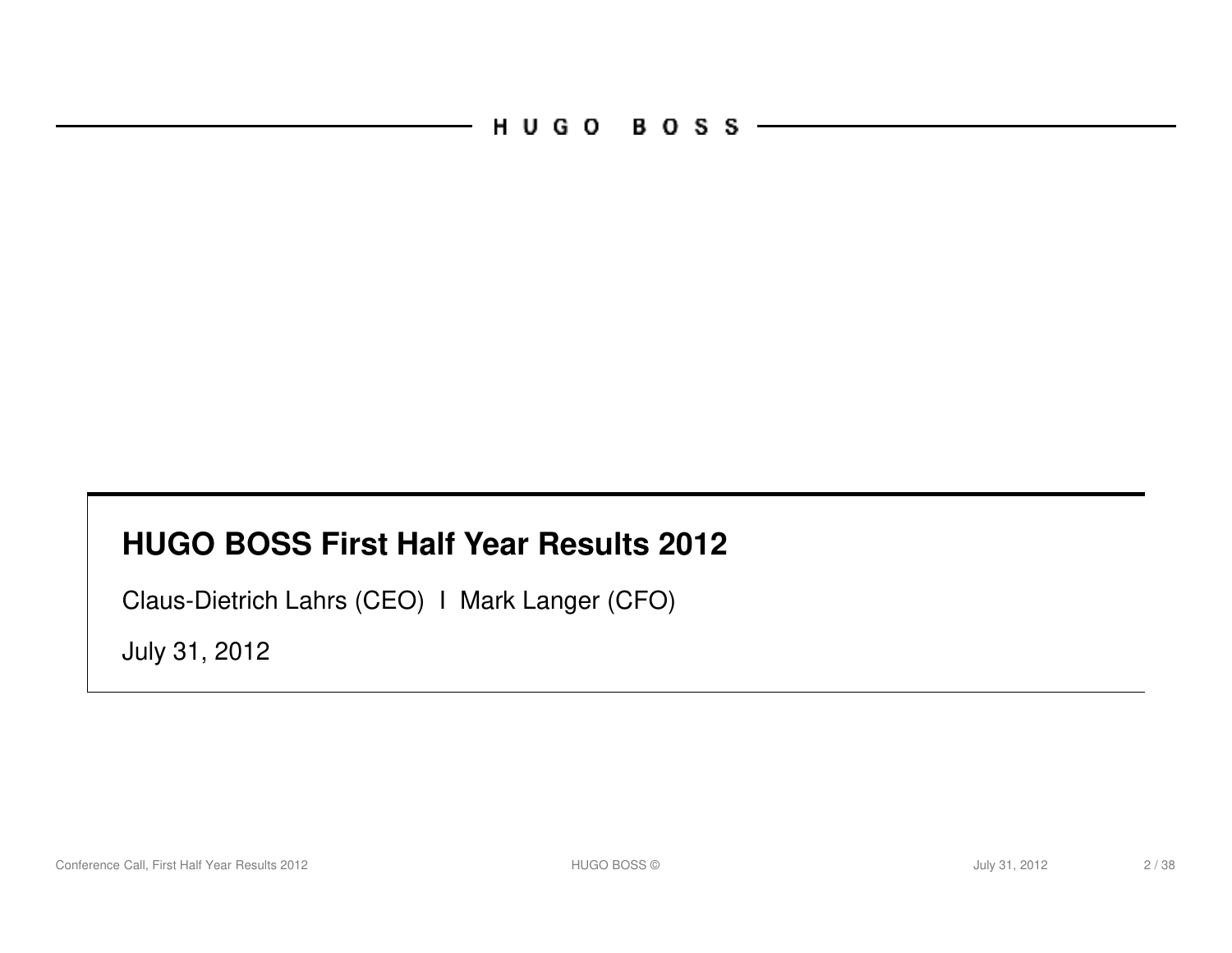#### **AGENDA**

**OPERATIONAL HIGHLIGHTS** 

**FIRST HALF YEAR RESULTS**

**OUTLOOK**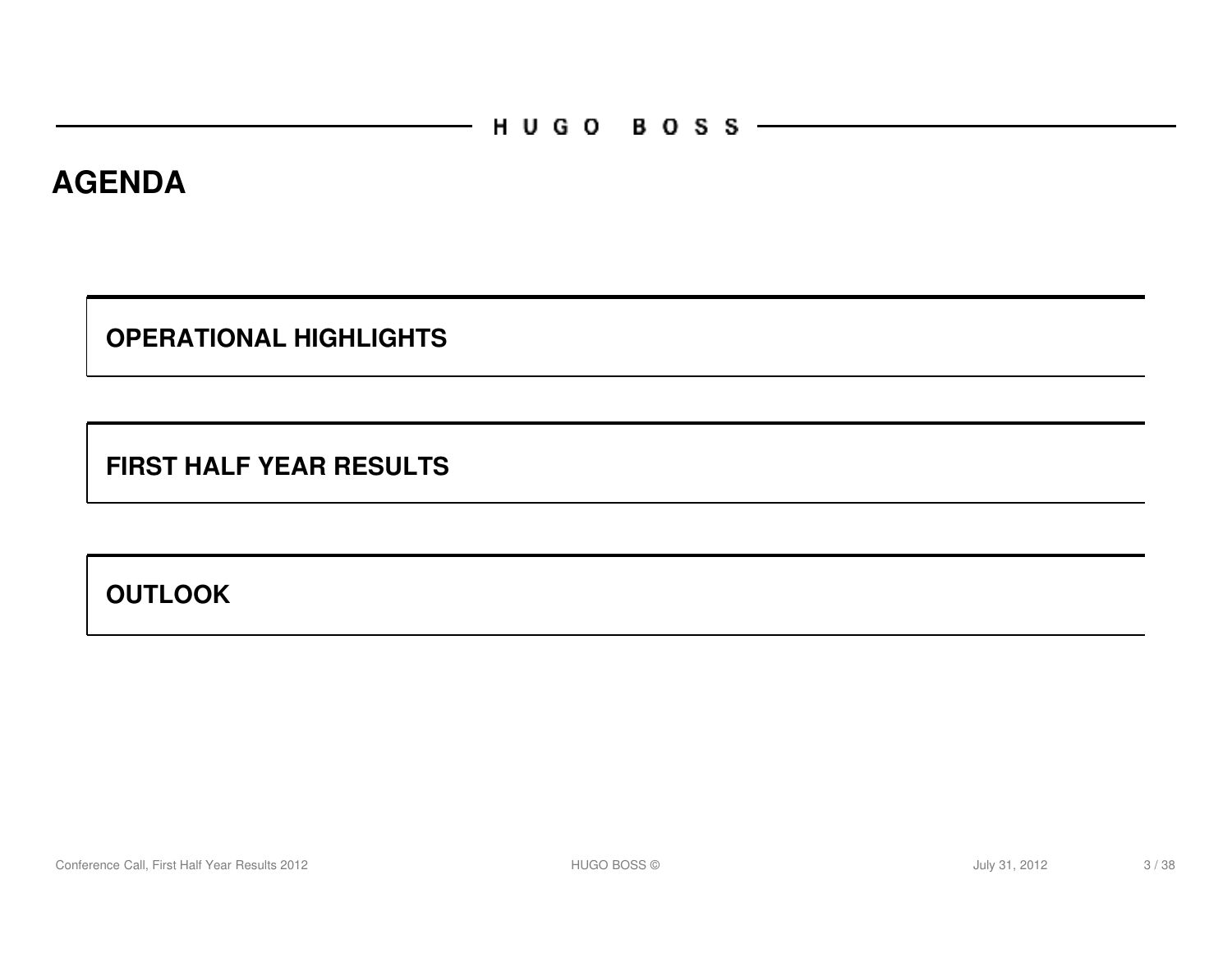#### **AGENDA**

**OPERATIONAL HIGHLIGHTS** 

**FIRST HALF YEAR RESULTS**

**OUTLOOK**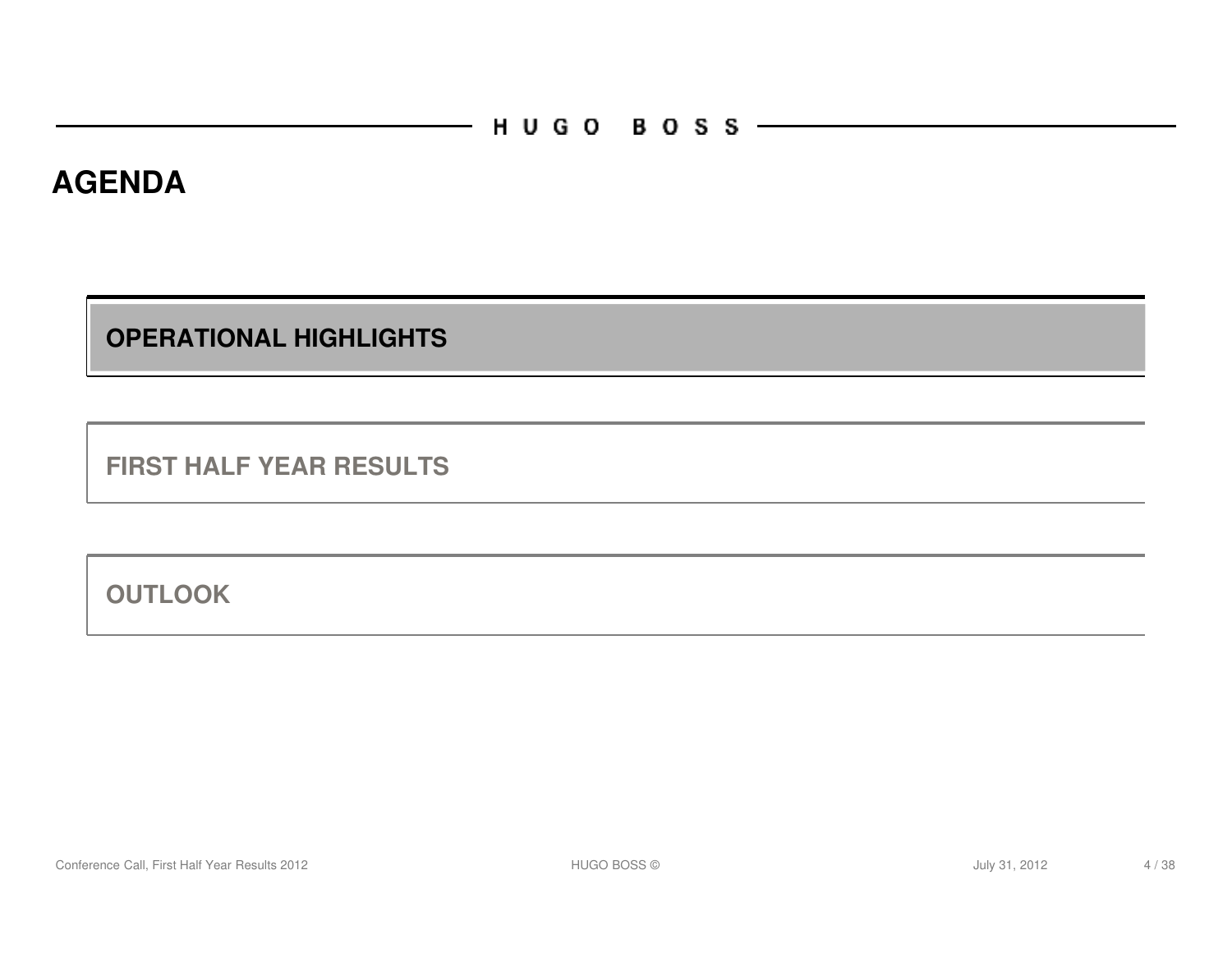**Double-digit top and bottom line improvements in the first half year**

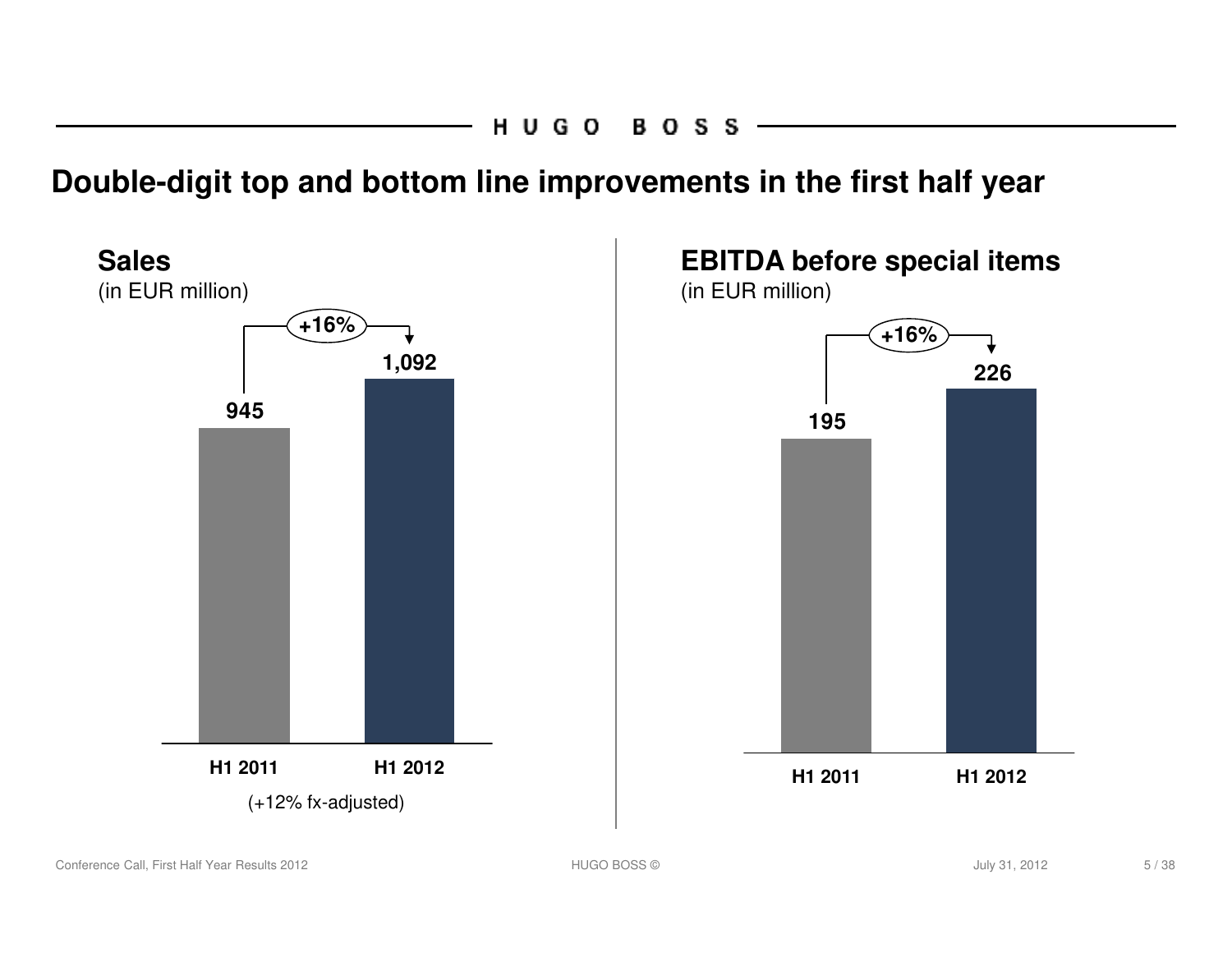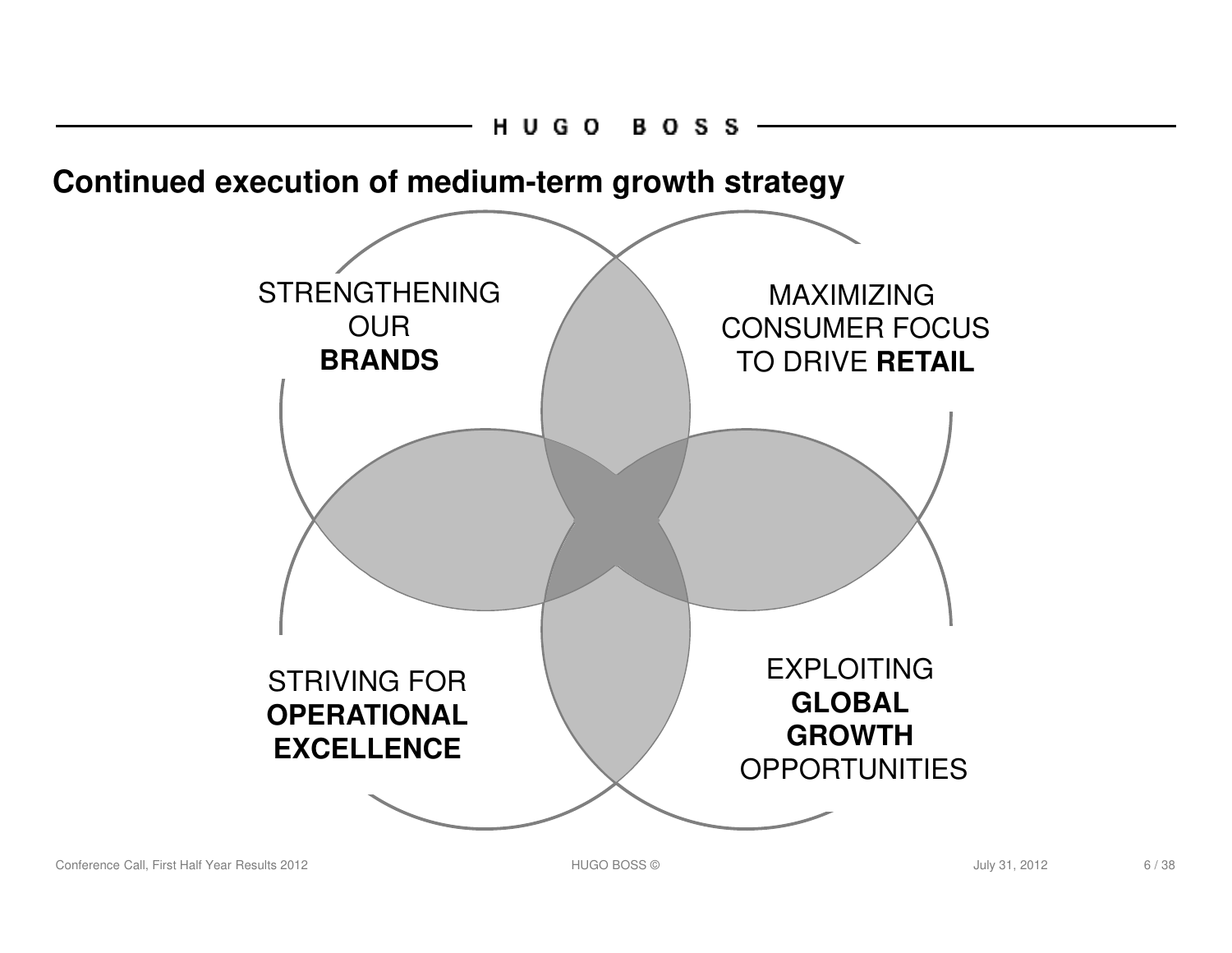HUGO **BOSS** 

## **Beijing fashion show the largest ever in Asia BRANDS**









Conference Call, First Half Year Results 2012 **Fig. 2012 HUGO BOSS © Market All Accord 2012** July 31, 2012 **7/38**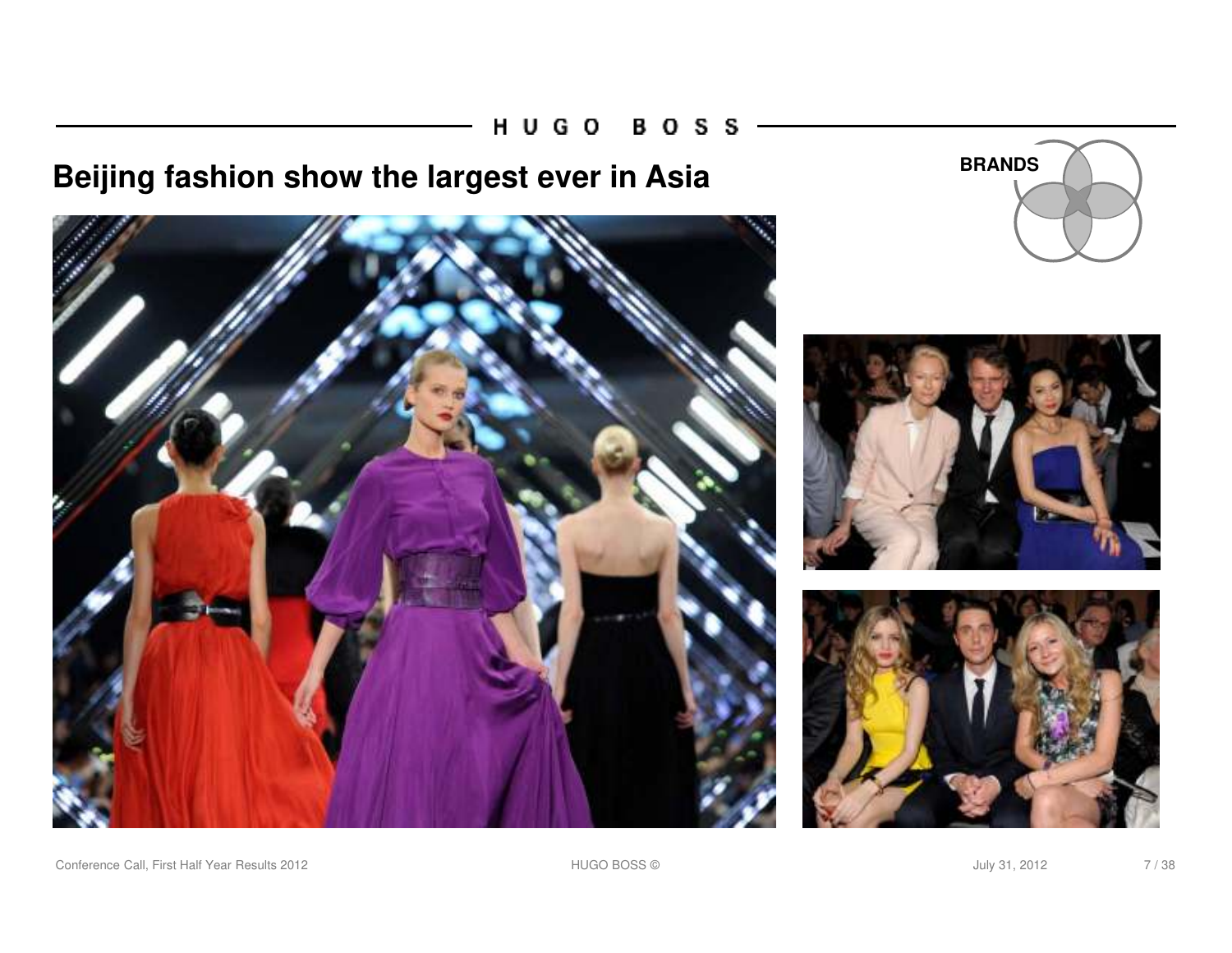HUGO BOSS

## Actor Chow Yun-Fat becomes new brand ambassador **BRANDS**









Conference Call, First Half Year Results 2012 **Matter Accord Provident Accord Provident Accord Provident Accord Provident Accord Provident Accord Provident Accord Provident Accord Provident Accord Provident Accord Providen**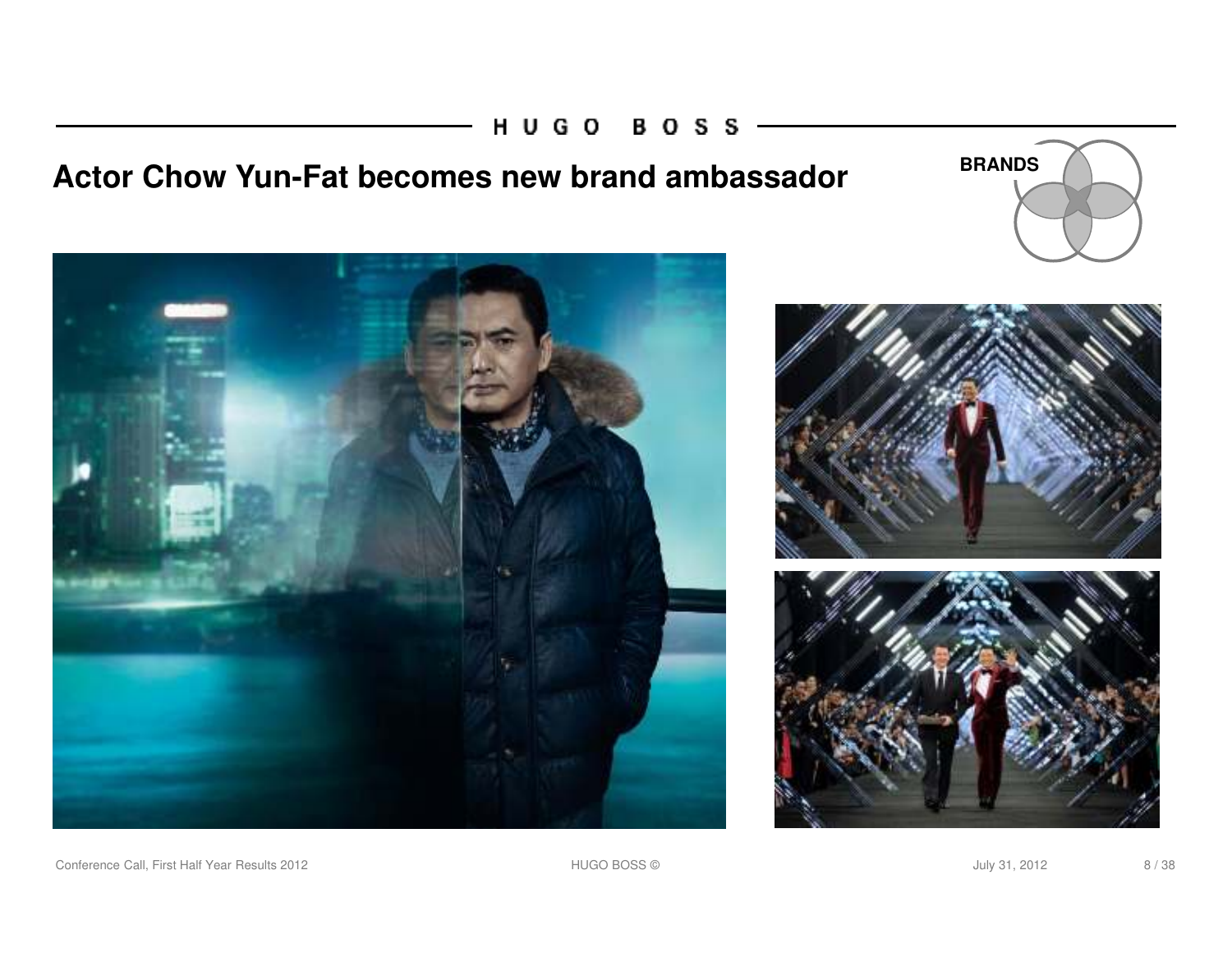

Conference Call, First Half Year Results 2012 **First 2012 HUGO BOSS © Secure 2012** July 31, 2012 9/38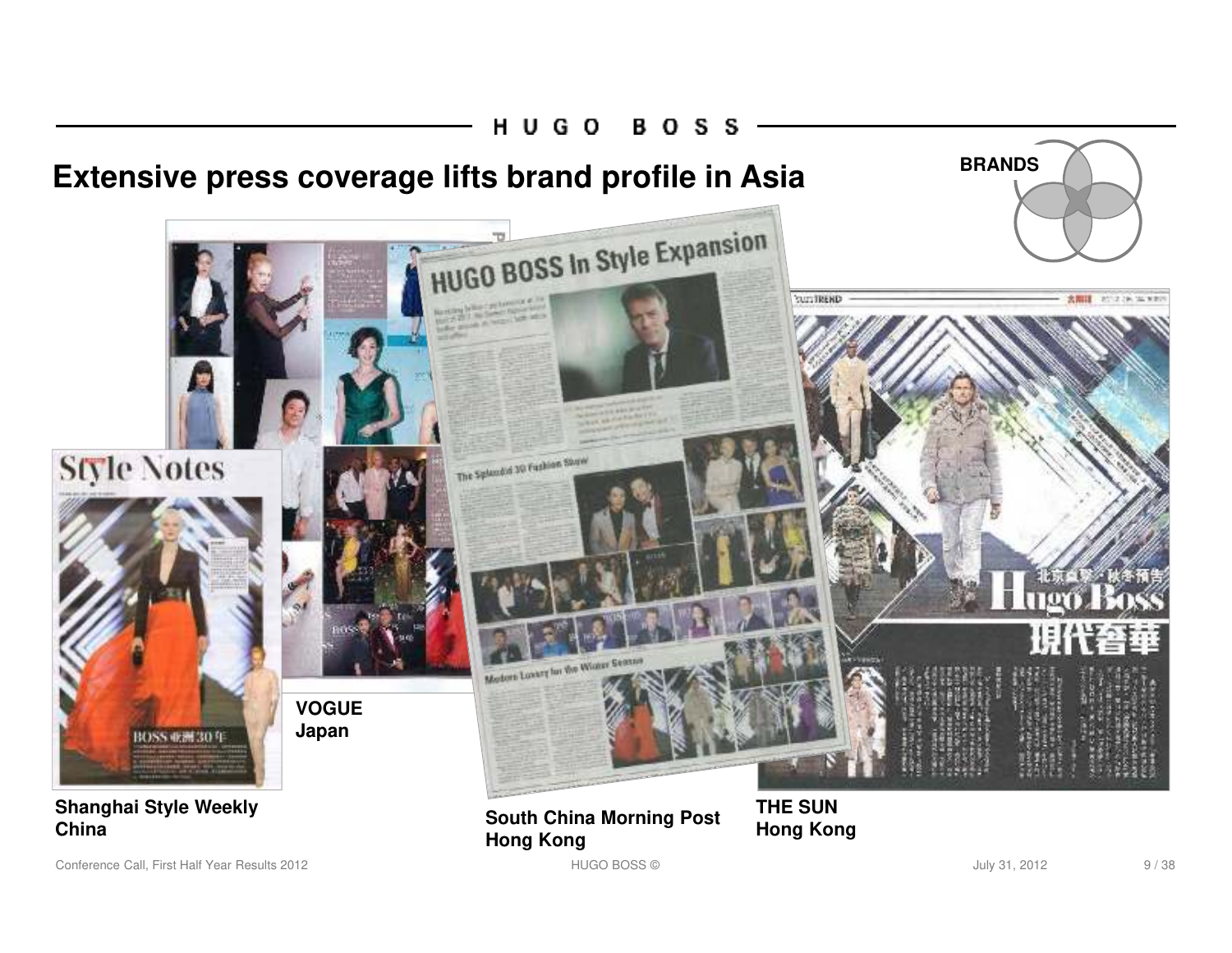#### H U G O **BOSS**

**3D live stream turns fashion show into a global event BRANDS** 





BOSS

HDGD BOSS 将于5月18日在北京 本行BOSS Black 2012から約装置。<br>全場決定項注記号体数は正直点用 現在記念本子

兵器你关注安電學局LFHLCO5OSS<br>井村法島次郎安切的関係<br>株有机会場標<br>免疫国内注記社府 68.第252 三大内夜五星放通店住宿及 BOSS Back北京时的水人场向2名。 市场运进表场。 高身体验应绝妙的时代感染。 如果你已经产不及结了。

数据按判以下方式的40(75)

多与方式 1) 关注资物调报结+UGOBOSS 它方衡手 2) 于德的行下 (NHJSOBOSS: b分时装置) 有实际启\*使高期BOSS Block的 ... 1) 新定義博井200万元初期を受け



BRYANBOY'S SEQUINED LOOK able of a several school and



**ICVIDEO**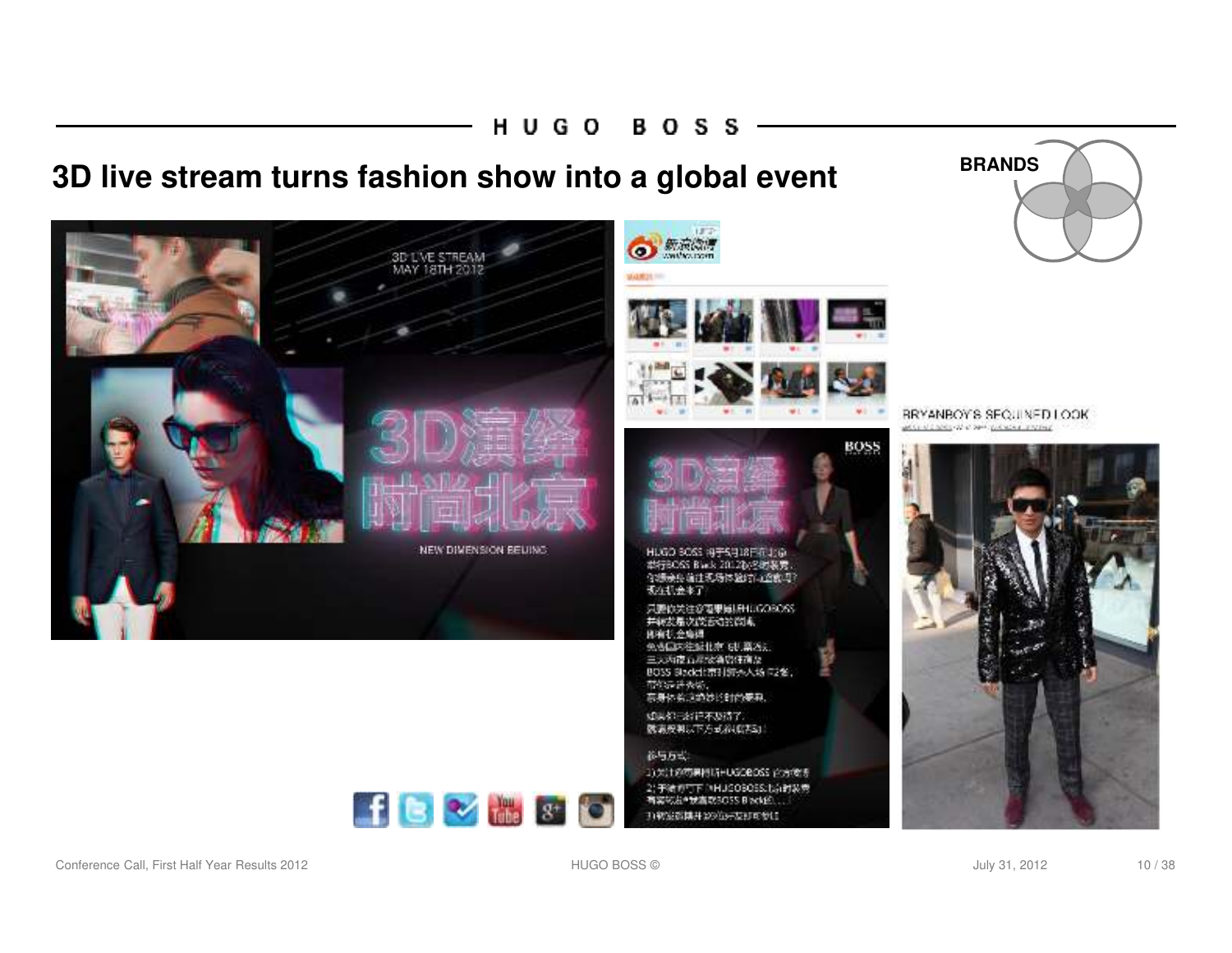HUGO BOSS

## **HUGO presents new collection in Berlin BRANDS**









Conference Call, First Half Year Results 2012 **HUGO BOSS © MACCONFERENT ACCOLLY 11** / 38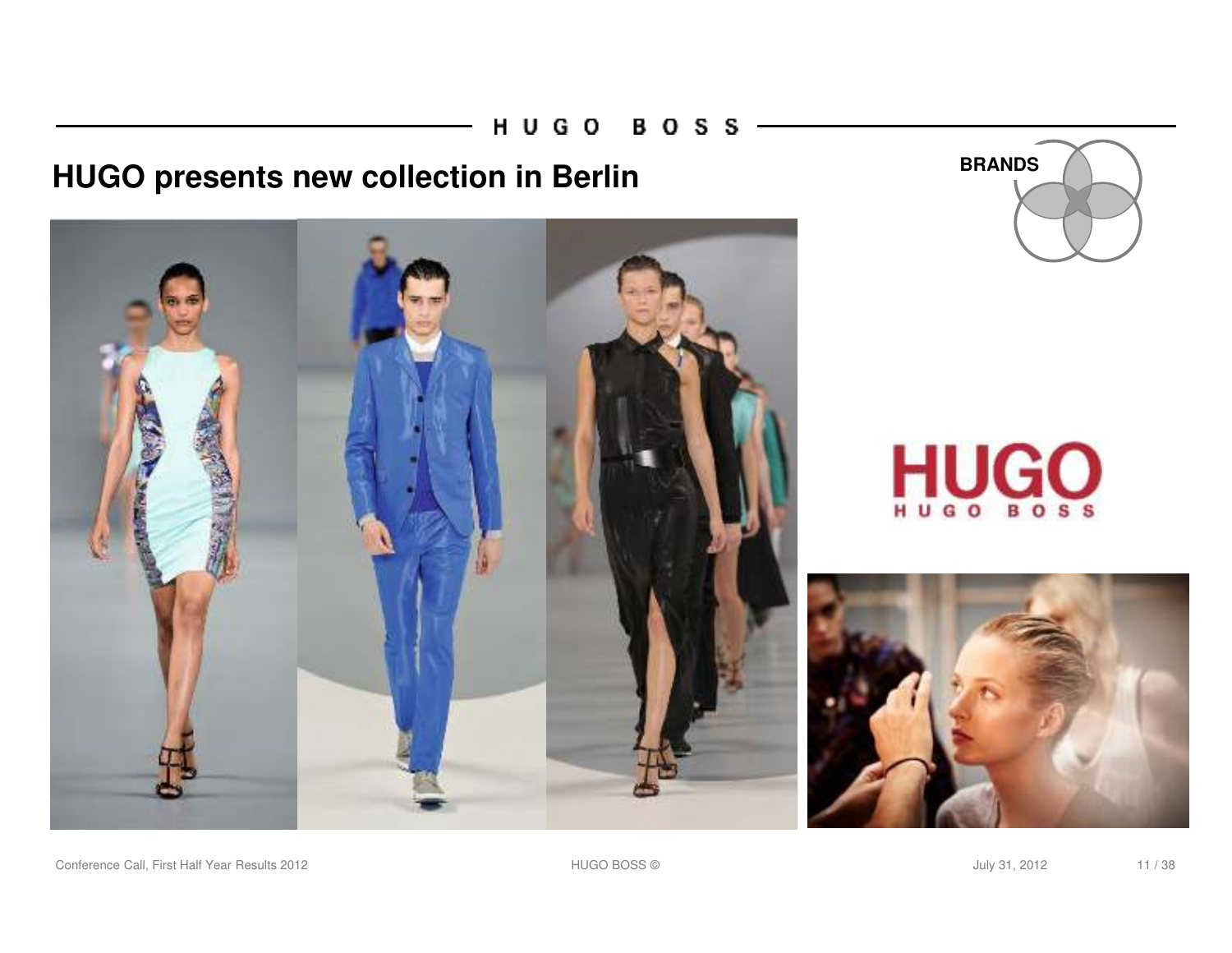#### H U G O **BOSS**

## **Full pipeline of new product launches in fragrance business**

ഗ

c

 $O<sub>a</sub>$ 

ம

BOSS



"READY FOR THE CHALLENGE"<br>JENSON BUTTON, WORLD GRIVERS, CHANGION 2009

**BOSS BOTTLED, SPORT.**<br>THE NEW FRAGRANCE FOR MEN



**BOSS** 

Integrations, magnitude and

Conference Call, First Half Year Results 2012 **HUGO BOSS © METAL ACCONFERENCE 12** / 38

mastria.com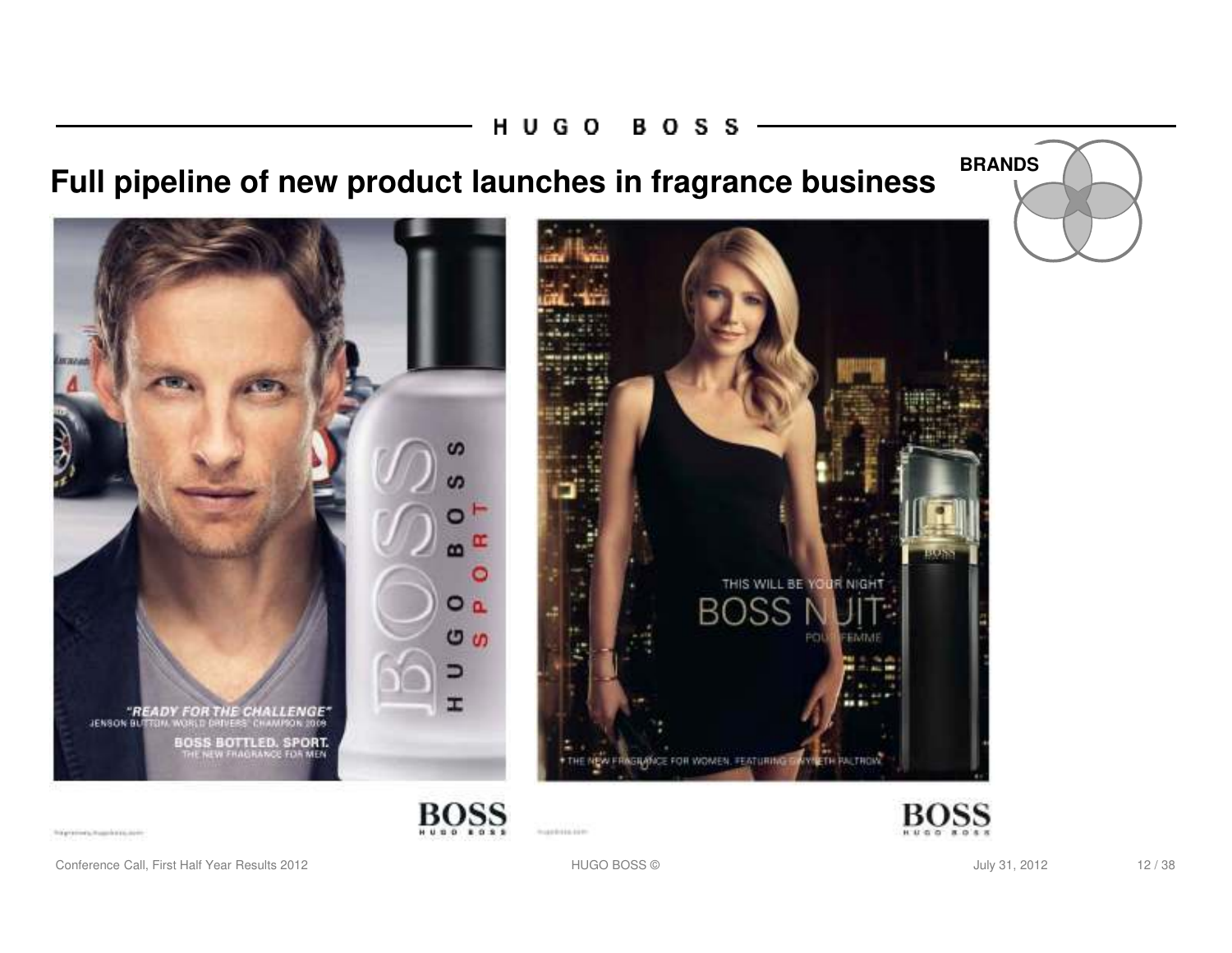HUGO **BOSS** 

### **Own retail network grows by 87 to 709 stores**

Number of own retail stores as of June 30, 2012 (December 31, 2011: 622):





\* incl. Middle East / Africa

Conference Call, First Half Year Results 2012 **HUGO BOSS © MACCONFERENCE ACCOMPTED** 13 / 38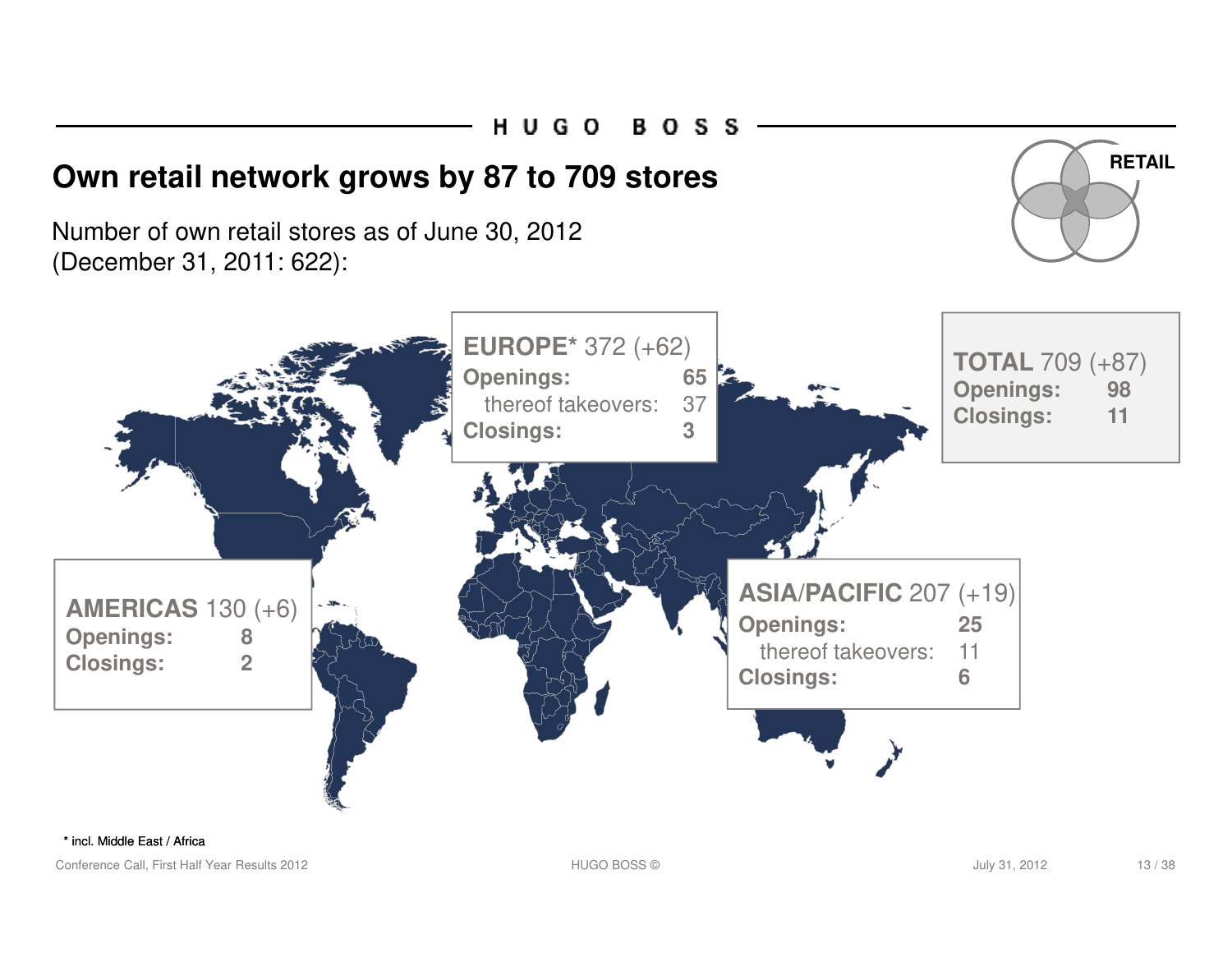## **Taipei 101 new flagship location in Taiwan RETAIL**





Conference Call, First Half Year Results 2012 **HUGO BOSS © METAL ACCONFERENCE 14** / 38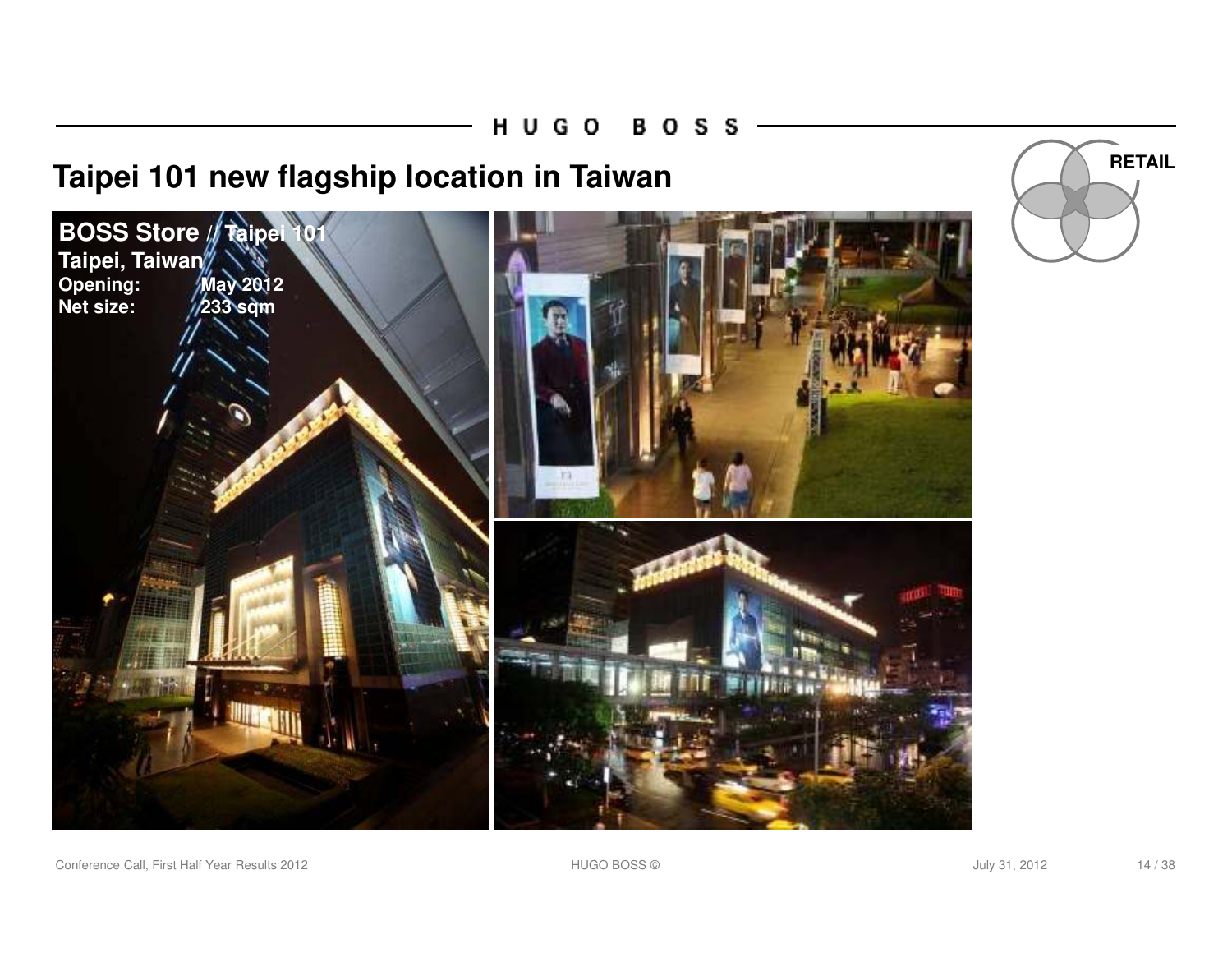#### HUGO **BOSS**

## **New store opening in prestigious China World Mall in Beijing (Allemanuary 1995)** RETAIL







Conference Call, First Half Year Results 2012 **HUGO BOSS © METAL ACCONFERENCE 15** / 38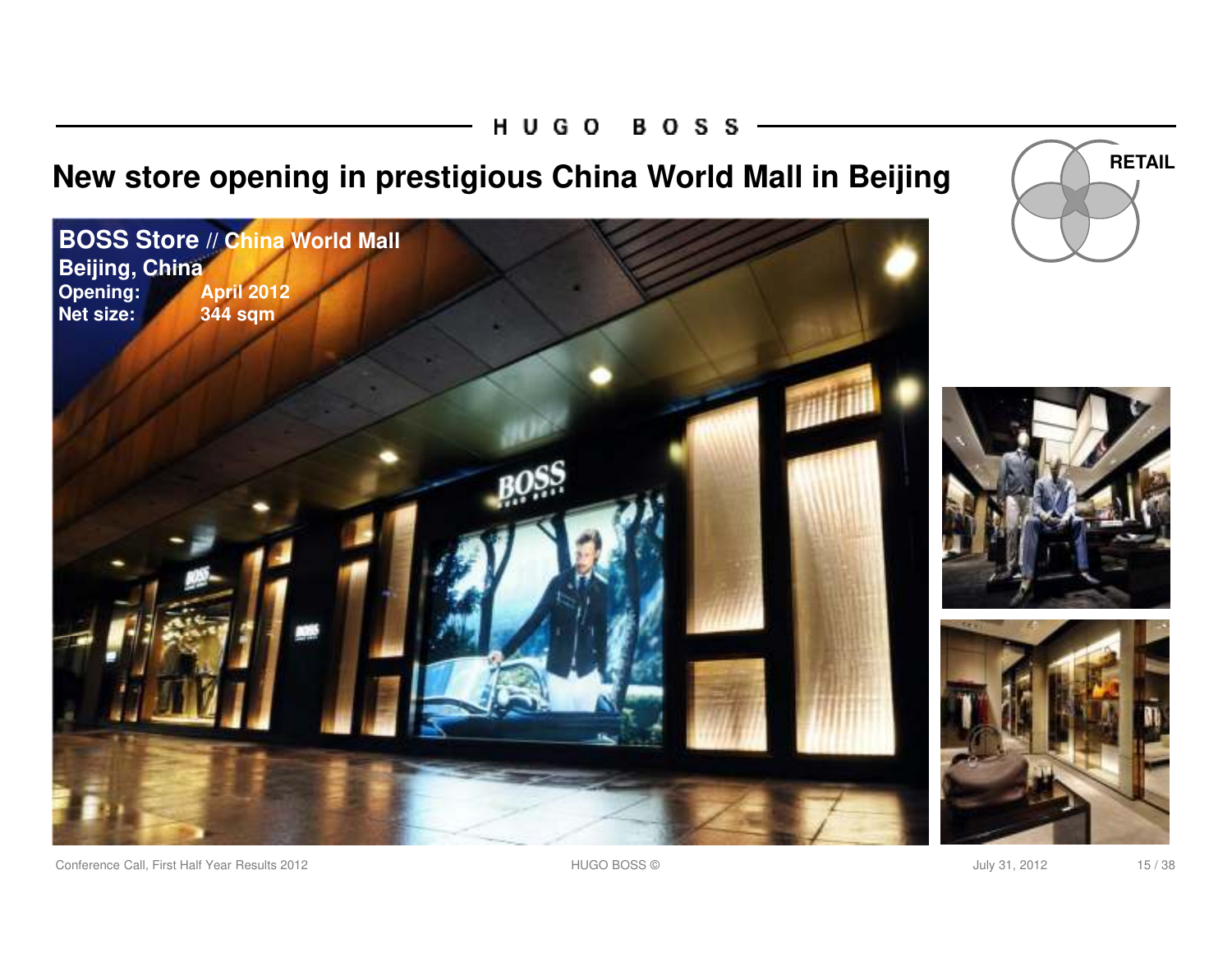H U G O **BOSS** 

## **Renovated Paris store elevates customer experience RETAIL**









Conference Call, First Half Year Results 2012 **HUGO BOSS © METAL ACCONFERENCE 16** / 38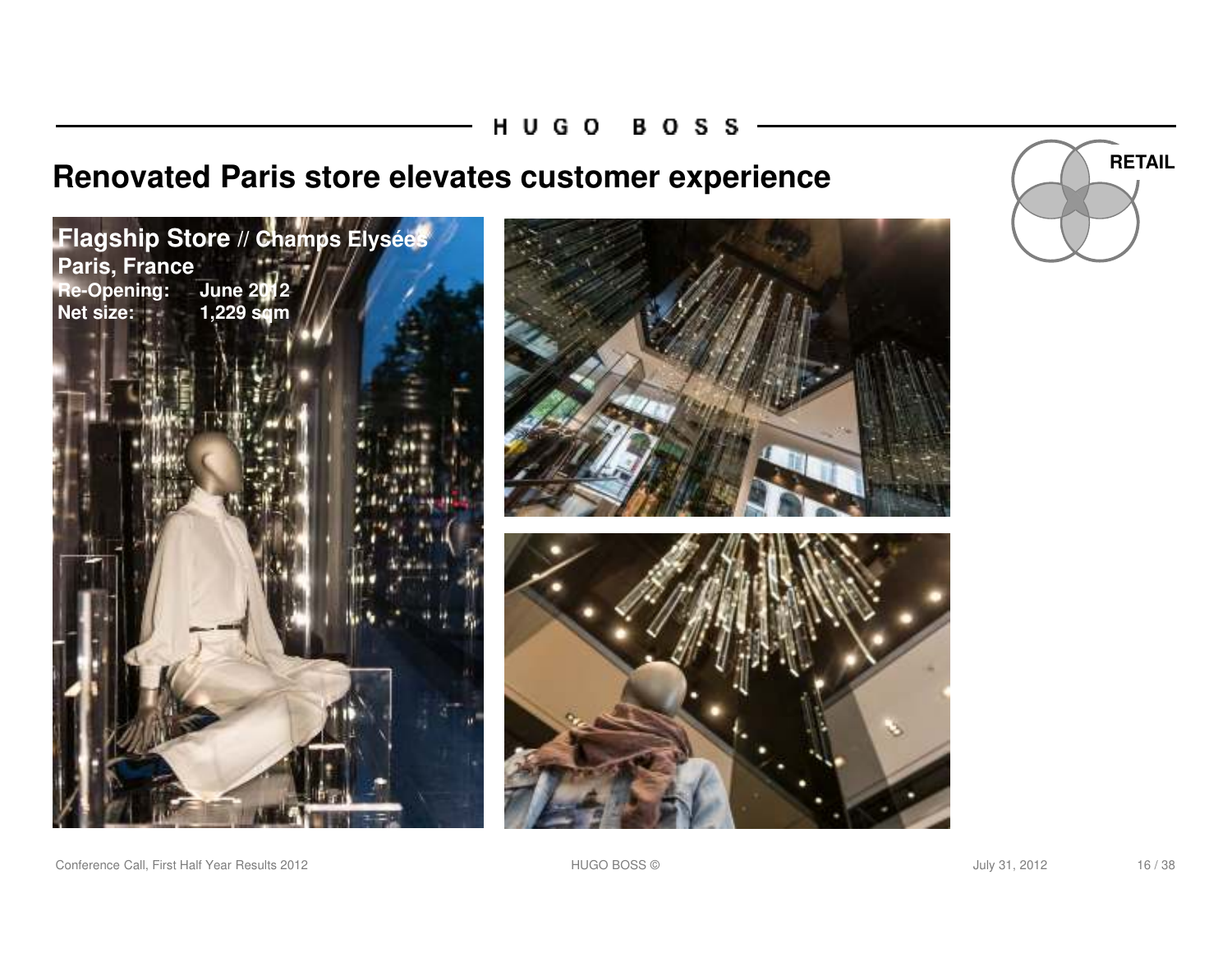#### HUGO в о S.

### **Europe – Wholesale business drives growth acceleration**

UK, Germany and Benelux all increasing at double-digit rates

Resilient performance in Southern Europe

Tougher economic environment and delivery shifts in wholesale to impact second half year growth

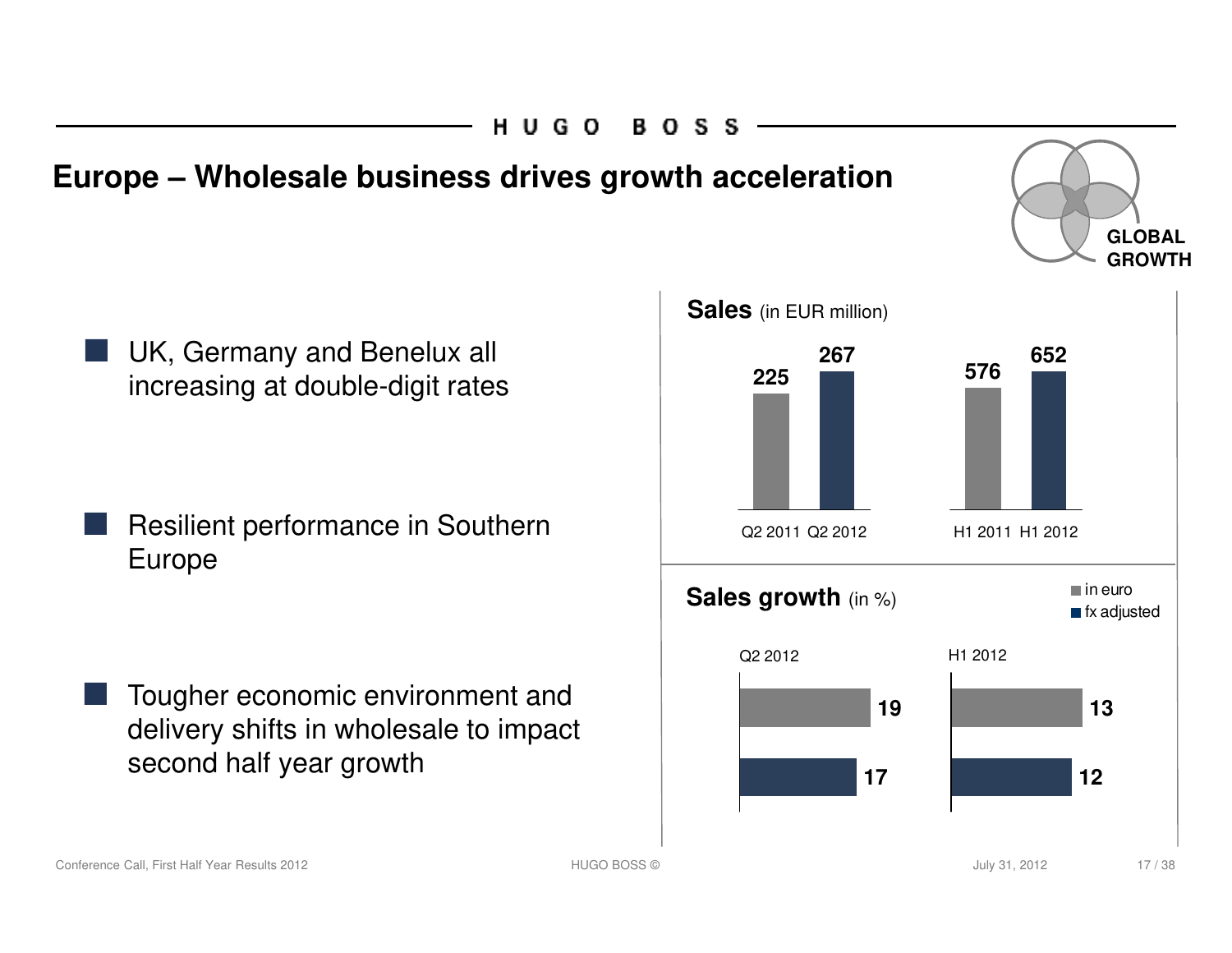HUGO R O SI

### **Americas – Continued double-digit sales increases**

Further market share gains in US wholesale business

- Ongoing positive consumer sentiment promises continued growth in second half year
- Strong performance in Latin America



**GLOBAL**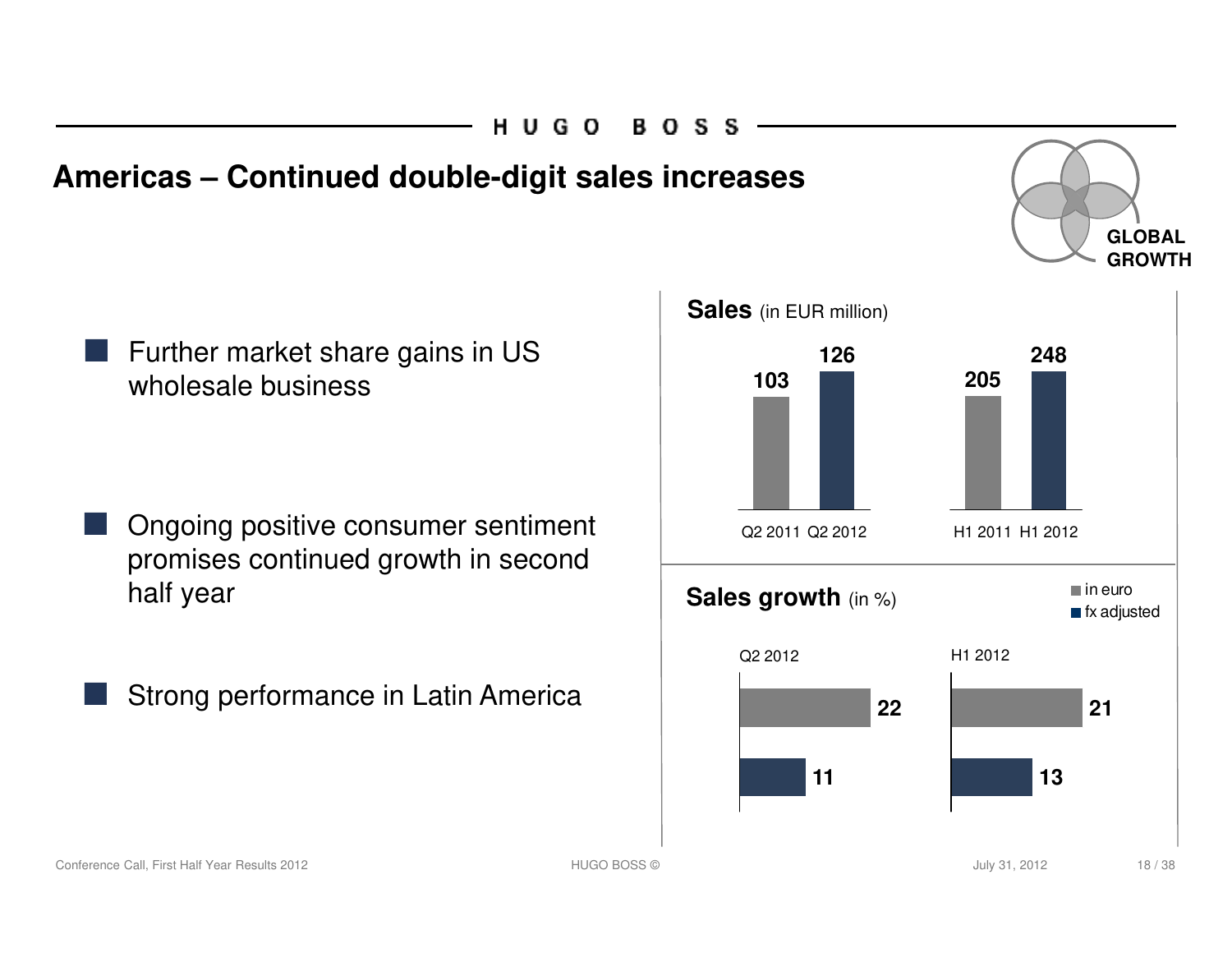HUGO B O S .

### **Asia/Pacific – Shaky consumer environment in China affects growth**

Currency-adjusted sales in China increase 7% in first half year

Cautious consumer sentiment impacts store traffic

Continuous brand and retail investments to exploit attractive medium-term growth opportunities



**GLOBAL**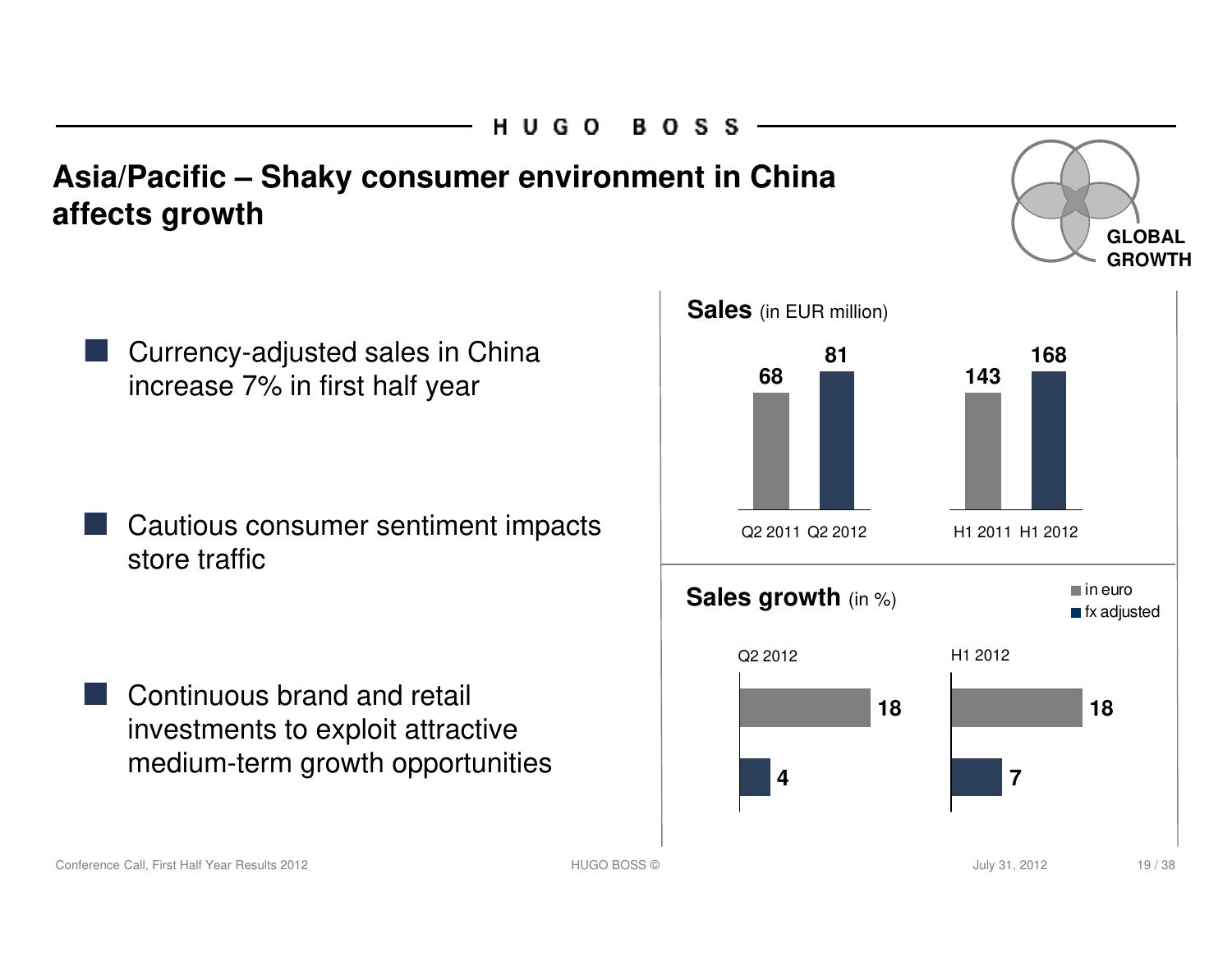

- Closer integration of JV operations under way
- SAP rollout finished at the end of June
	- Increases transparency and efficiency of key operational processes



Conference Call, First Half Year Results 2012 **First 2012** All Conference Call, First Half Year Results 2012 20/38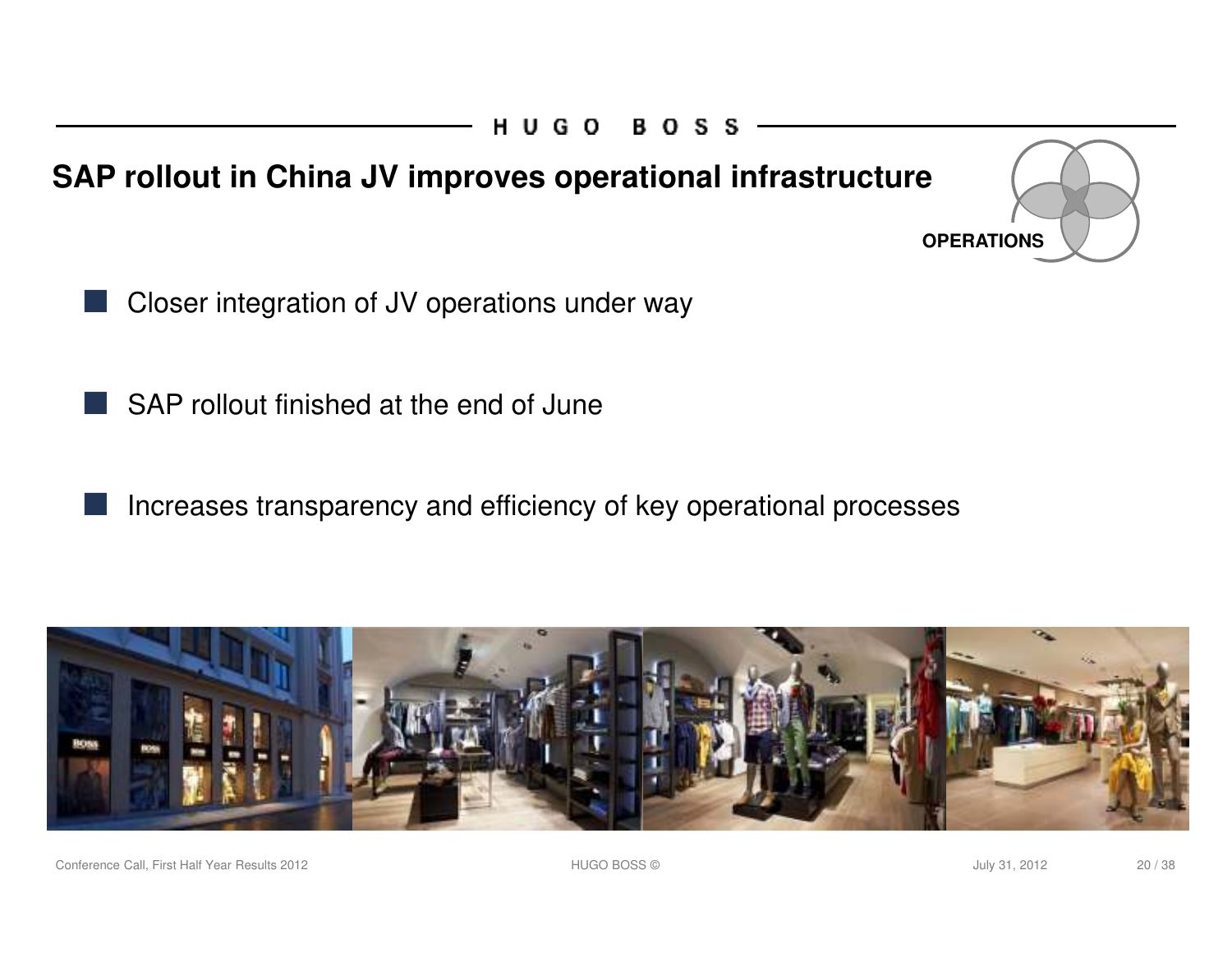#### **AGENDA**

**OPERATIONAL HIGHLIGHTS** 

**FIRST HALF YEAR RESULTS**

**OUTLOOK**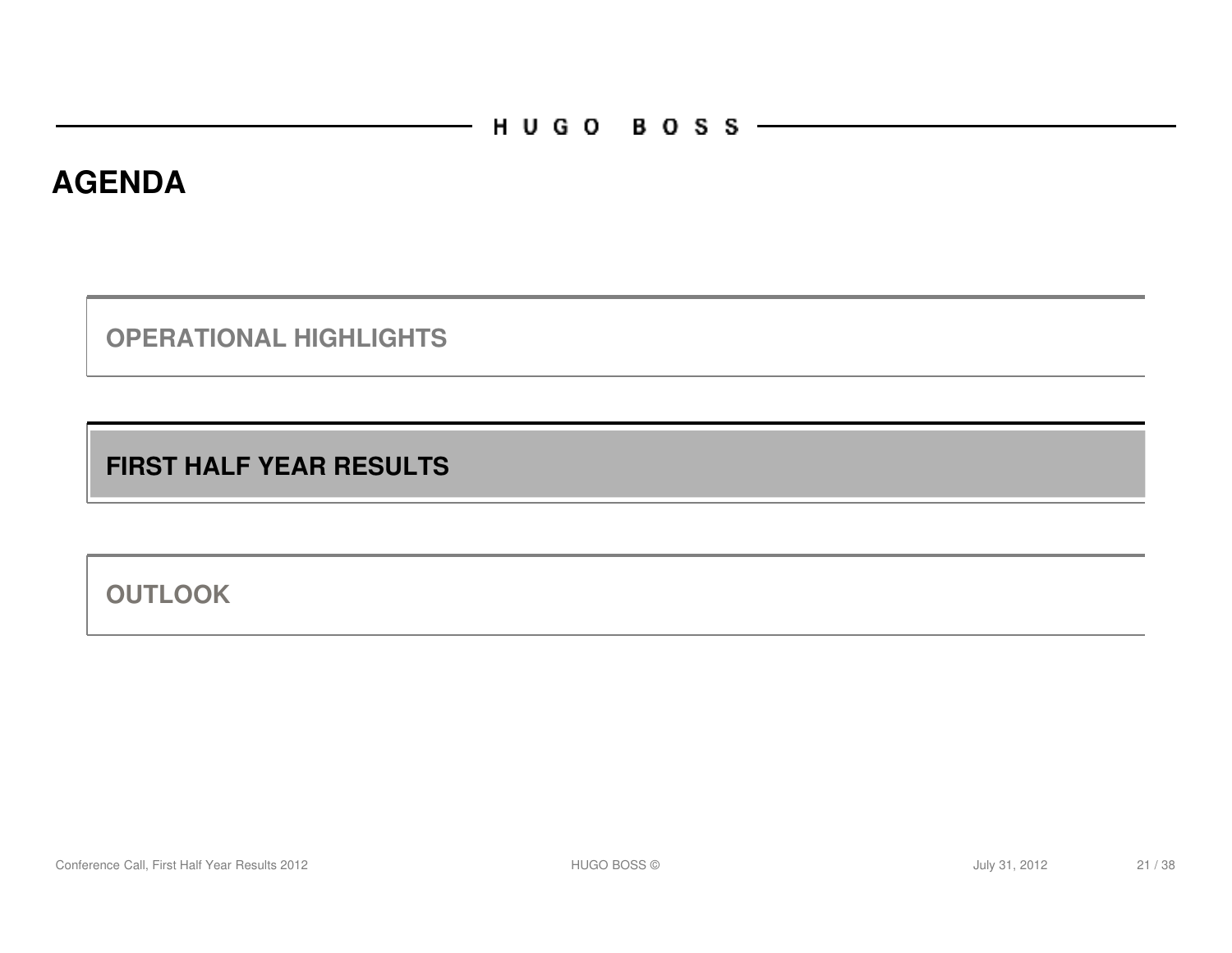#### **New collection cycle and early shipments support Q2 wholesale sales**



- Introduction of four season cycle and earlier deliveries of Fall 2012 merchandise benefit wholesale sales growth in second quarter
- Currency-adjusted retail comp store sales increase 4% in Q2, up 7% in H1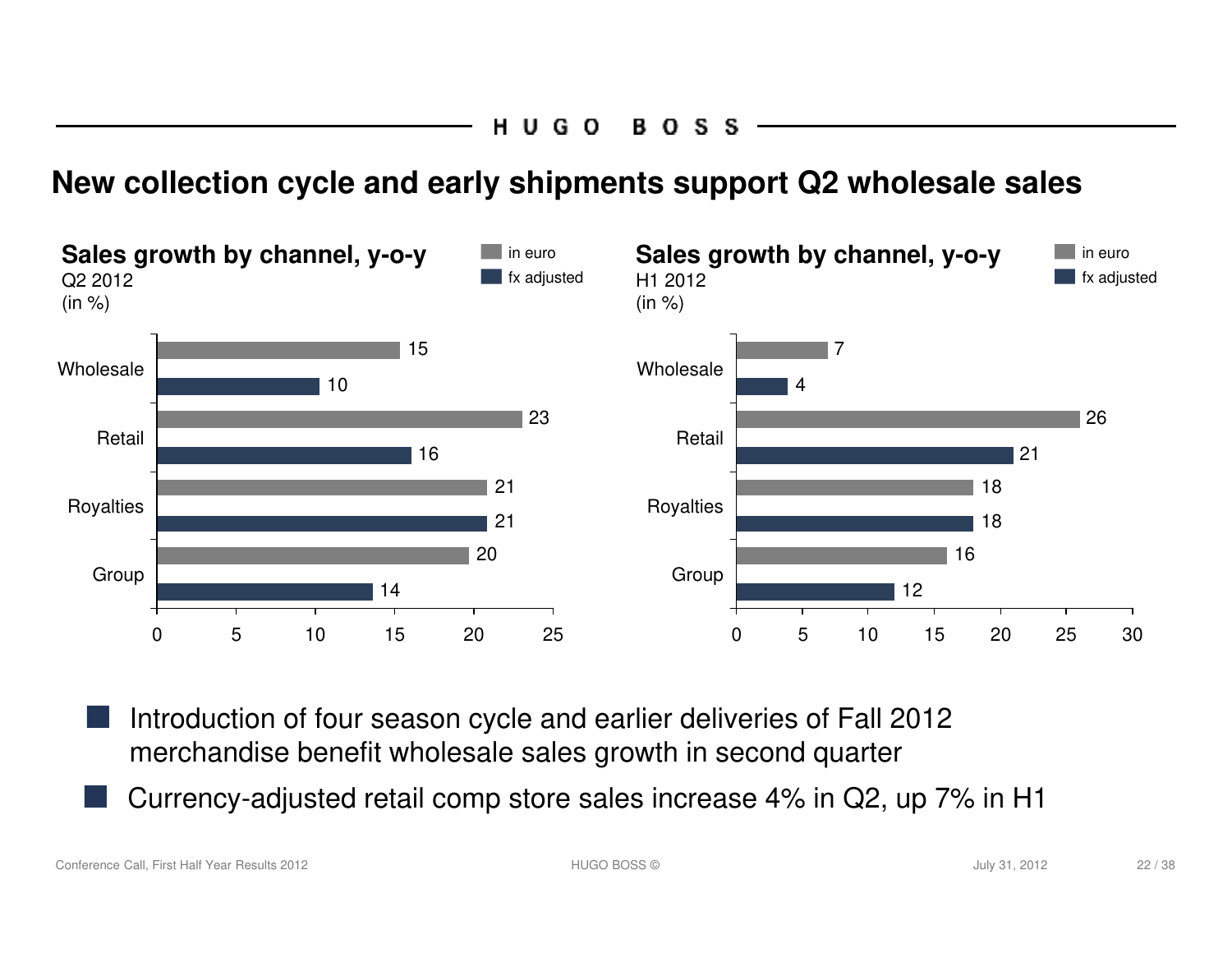#### **Gross margin progress more than offsets higher operating expenses**

| in EUR million                                                      | H1 2012 | H1 2011 | Change in % |
|---------------------------------------------------------------------|---------|---------|-------------|
| <b>Net sales</b>                                                    | 1,092.1 | 944.6   | 16          |
| Gross profit                                                        | 672.9   | 572.3   | 18          |
| in % of sales                                                       | 61.6    | 60.6    | $1.0$ pp    |
| Selling and distribution expenses<br>Administration costs and other | (380.1) | (314.1) | (21)        |
| operating income and expenses                                       | (104.1) | (96.5)  | (8)         |
| <b>Operating result (EBIT)</b>                                      | 188.7   | 161.7   | 17          |
| in % of sales                                                       | 17.3    | 17.1    | $0.2$ pp    |
| Financial result                                                    | (8.2)   | (8.5)   | 4           |
| Earnings before taxes                                               | 180.5   | 153.2   | 18          |
| Income taxes                                                        | (43.3)  | (36.7)  | (18)        |
| Net income                                                          | 137.2   | 116.5   | 18          |
| Attributable to:<br>Equity holders of the parent                    |         |         |             |
| company                                                             | 134.1   | 113.1   | 19          |
| Earnings per share (EUR)*                                           |         |         |             |
| Ordinary share                                                      | 1.94    | 1.63    | 19          |
|                                                                     |         |         |             |
| <b>EBITDA</b> before special items                                  | 226.3   | 195.0   | 16          |
| in % of sales                                                       | 20.7    | 20.6    | $0.1$ pp    |

\* Basic and diluted shares

#### **Gross margin** up

100 bp to 61.6%, mainly due to channel mix effects and efficiency improvements in production and sourcing

- **Higher selling & distribution expenses** driven by own retail expansion and increased marketing expenditures
- **EBITDA before special items** up 16% to EUR 226 million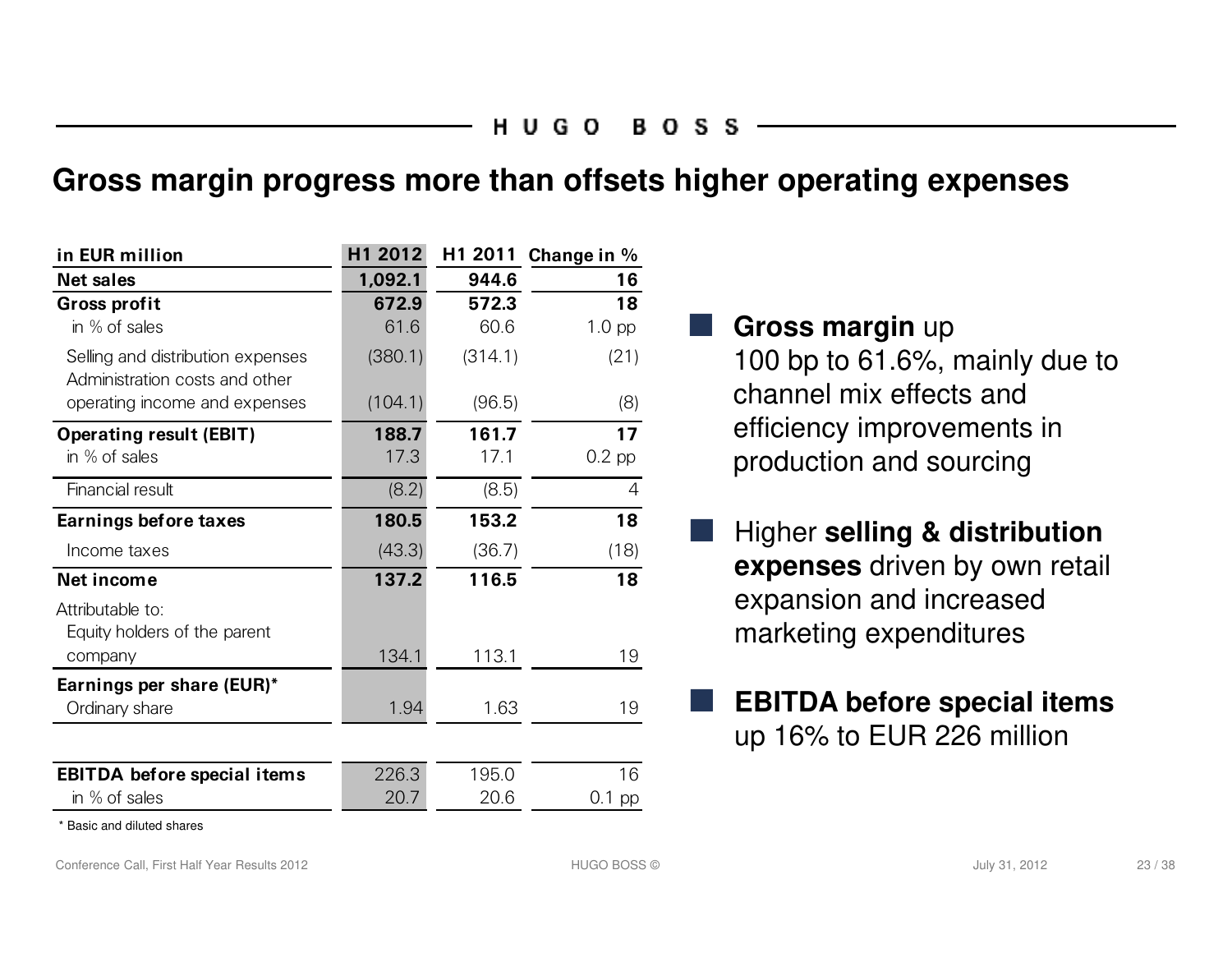#### **Margin improvement makes Asia the Group's most profitable region**

| in EUR million                    | H1 2012 | in $%$ of sales | H1 2011 | in $%$ of sales | Change in $%$ |
|-----------------------------------|---------|-----------------|---------|-----------------|---------------|
| Europe <sup>*</sup>               | 236.1   | 36.2            | 225.3   | 39.1            | 5             |
| Americas                          | 64.2    | 25.9            | 52.7    | 25.7            | 22            |
| Asia/Pacific                      | 61.7    | 36.6            | 50.2    | 35.1            | 23            |
| Royalties                         | 21.4    | 89.7            | 16.8    | 83.1            | 27            |
| Segment profit operating segments | 383.4   | 35.1            | 345.0   | 36.5            | 11            |
| Corporate units / consolidation   | (157.1) |                 | 150.0   |                 |               |
| EBITDA before special items       | 226.3   |                 | 195.0   |                 |               |

Increased own retail expenditures limit profit increases in Europe

Growth across both channels supports margin expansion in the Americas

Retail growth primary driver of higher profitability in Asia

\*incl. Middle East and Africa

Conference Call, First Half Year Results 2012 **Matter According to Accord Provident According 2012** 138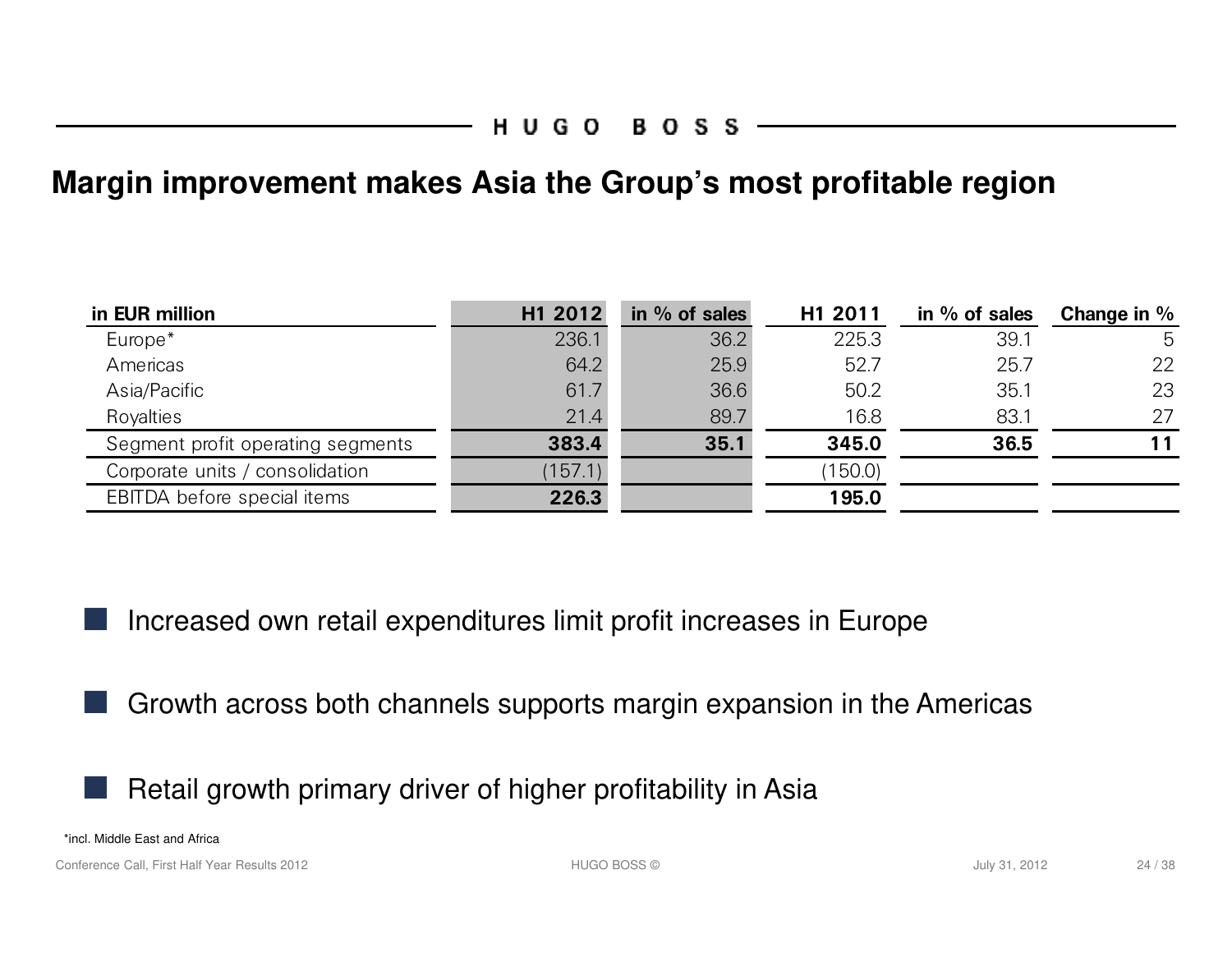### **Earlier product shipments inflate growth of trade receivables**

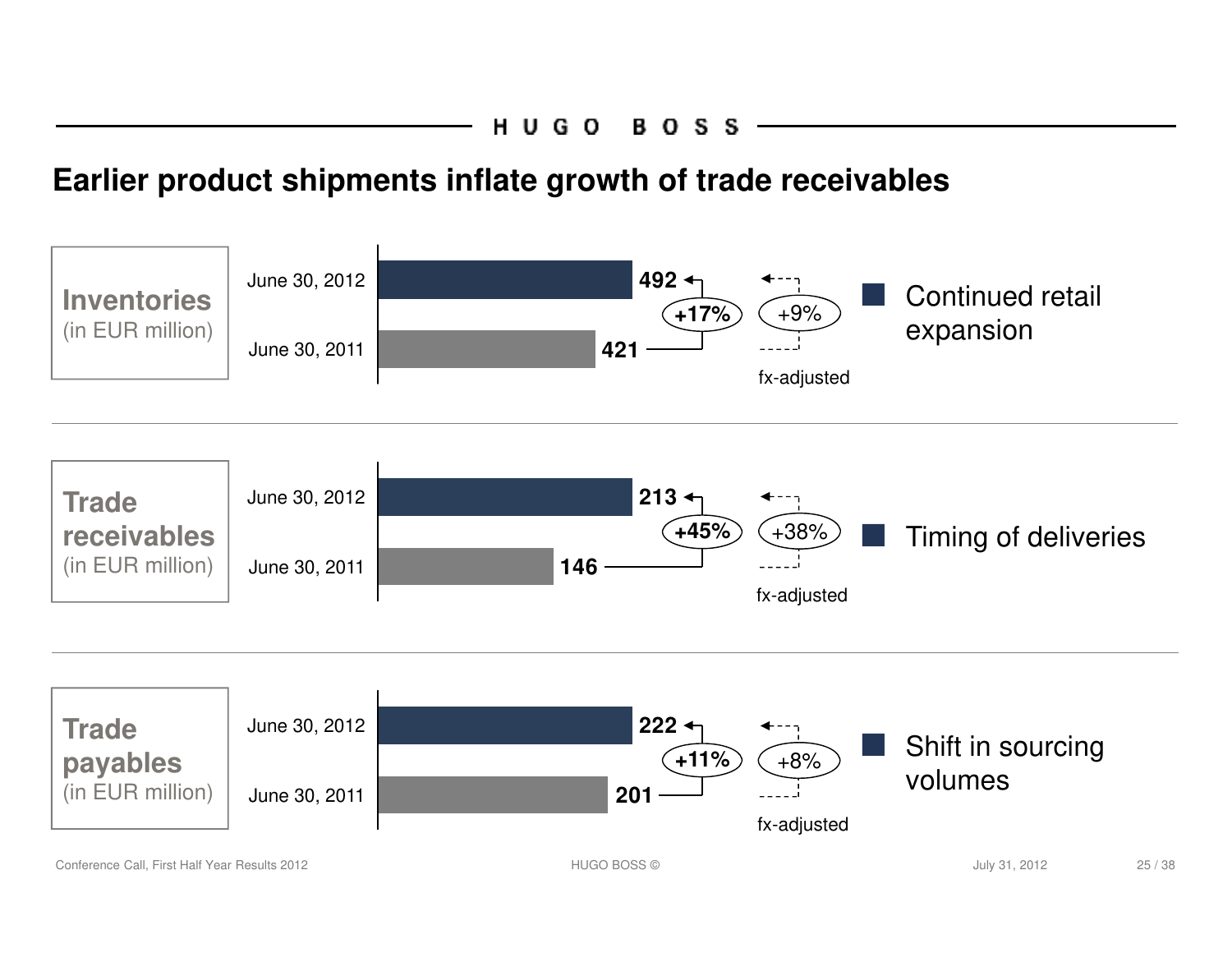#### **Higher investments contribute to net debt increase**



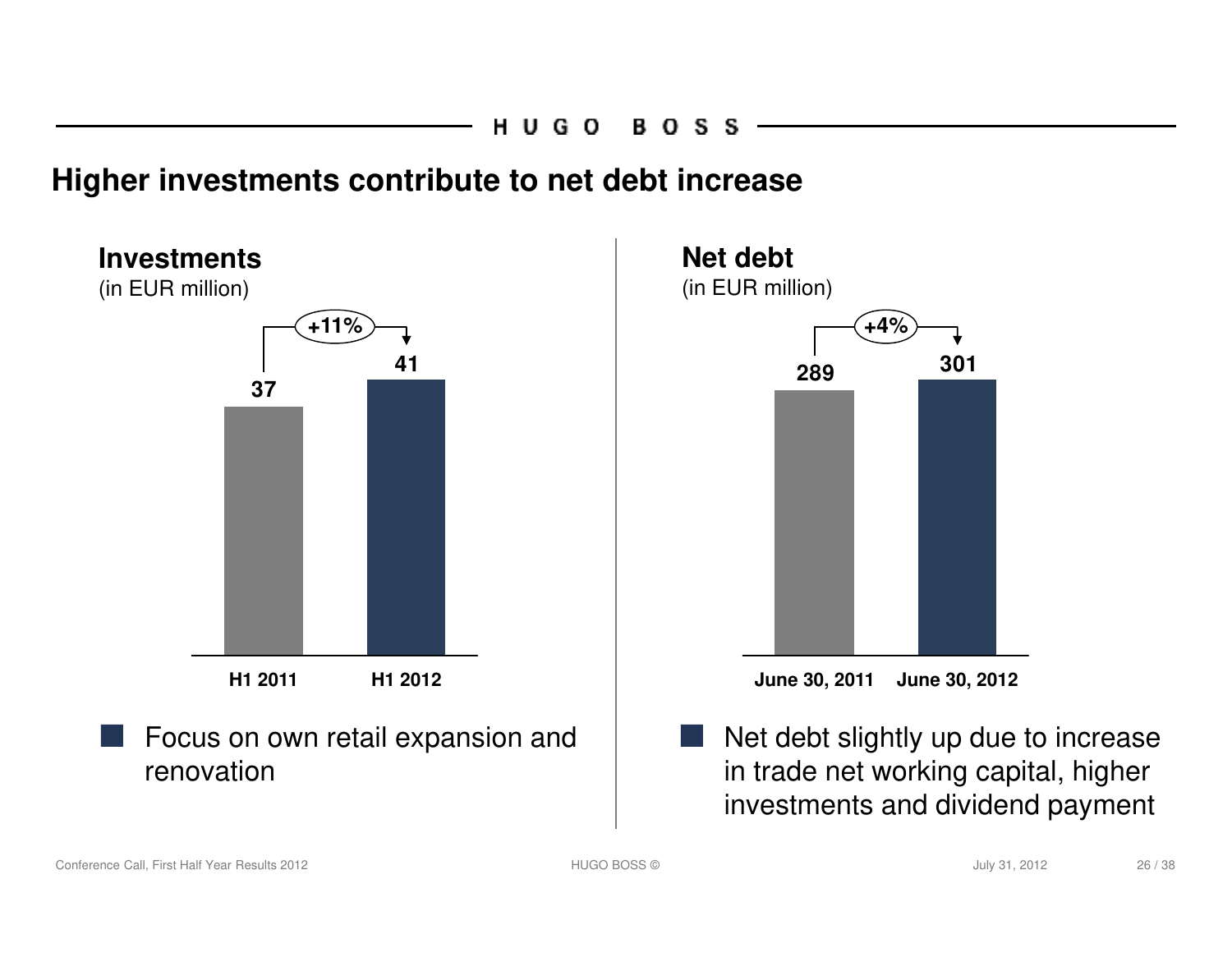#### **AGENDA**

**OPERATIONAL HIGHLIGHTS** 

**FIRST HALF YEAR RESULTS**

**OUTLOOK**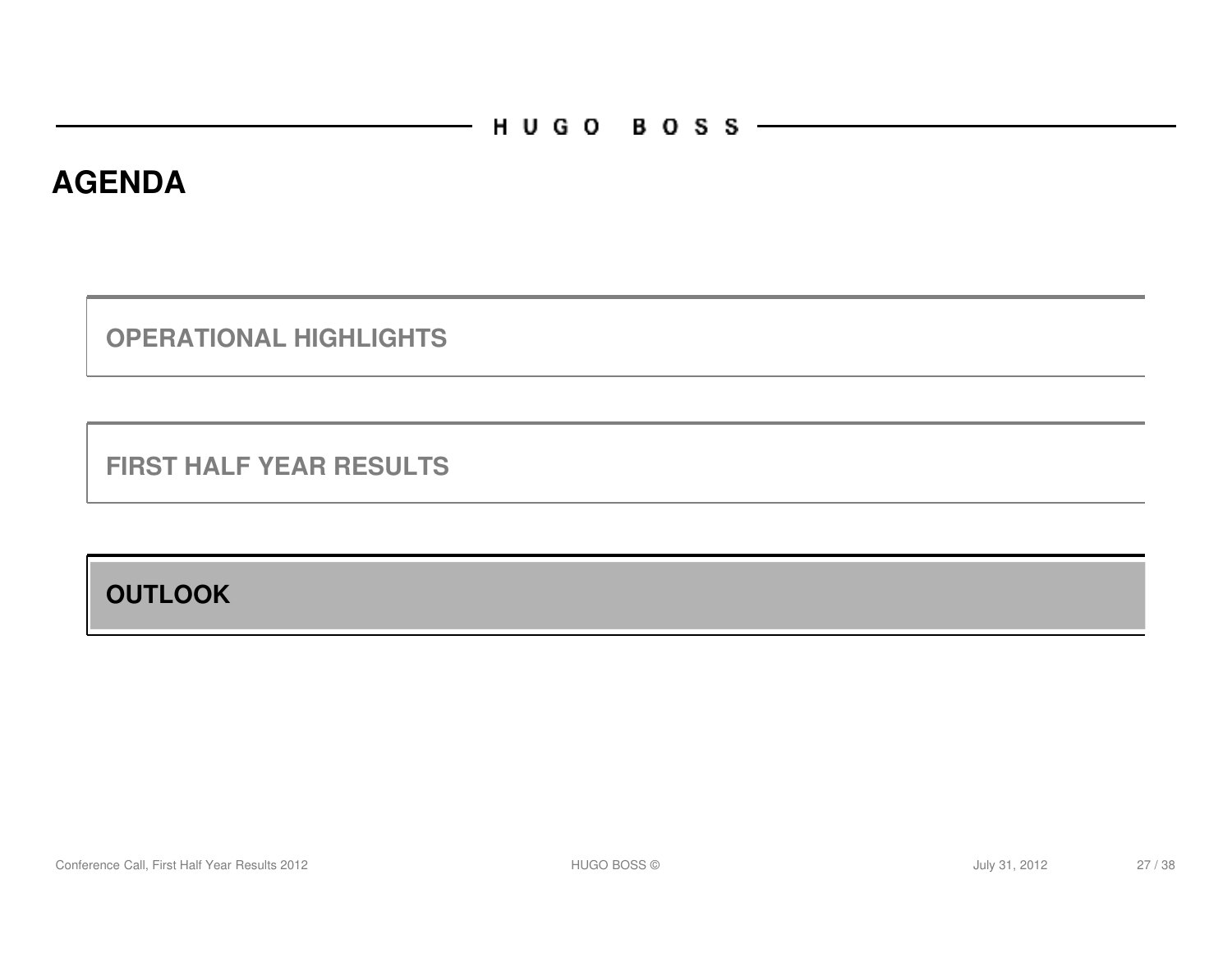### **Solid top and bottom line growth expected for 2012**

|                                              | 2012 Outlook                      |
|----------------------------------------------|-----------------------------------|
| Sales growth (currency-adjusted)             | Up to $10\%$                      |
| <b>Growth of EBITDA before special items</b> | 10% to 12%                        |
| <b>Capex</b>                                 | Above prior year level            |
| <b>Own retail network</b>                    | <b>Around 70 organic openings</b> |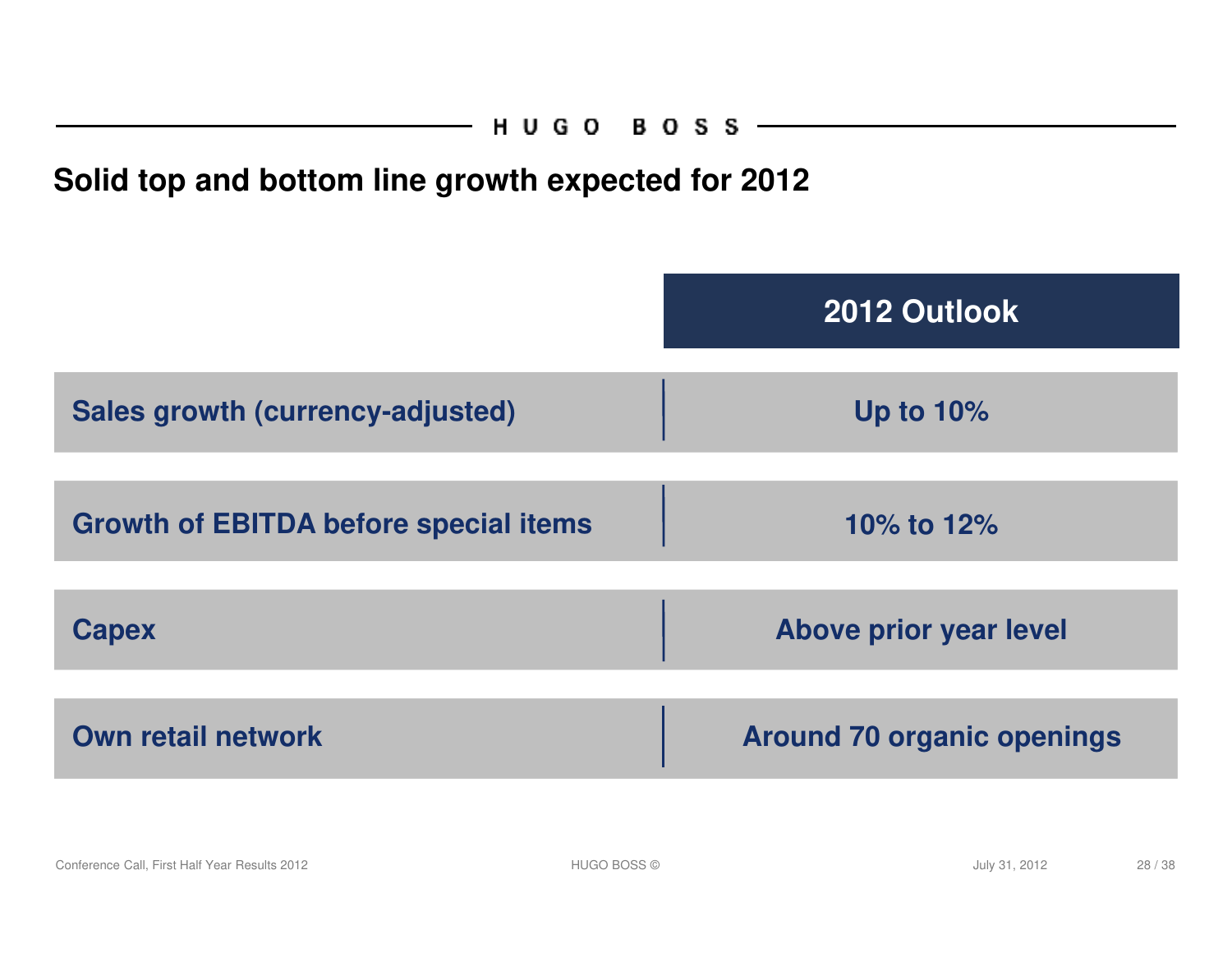#### **Streamlined brand architecture strengthens core BOSS brand**

#### Optimization of brand architecture... **Example:** ...to offer numerous benefits

- BOSS Selection and BOSS Black to be brought together in core BOSS brand
- Fully implemented as of Fall 2013 collection
- Stronger core brand focus reflected in communication and retail presentation



- Overall BOSS offering to benefit from BOSS Selection's established credibility in luxury clothing and sportswear
- Underscores BOSS growth potential across different fashion segments and from premium to luxury
- Maximises the power and global recognition of the black BOSS logo
- Leverages high-end tailoring competence of the BOSS Selection team across a broader business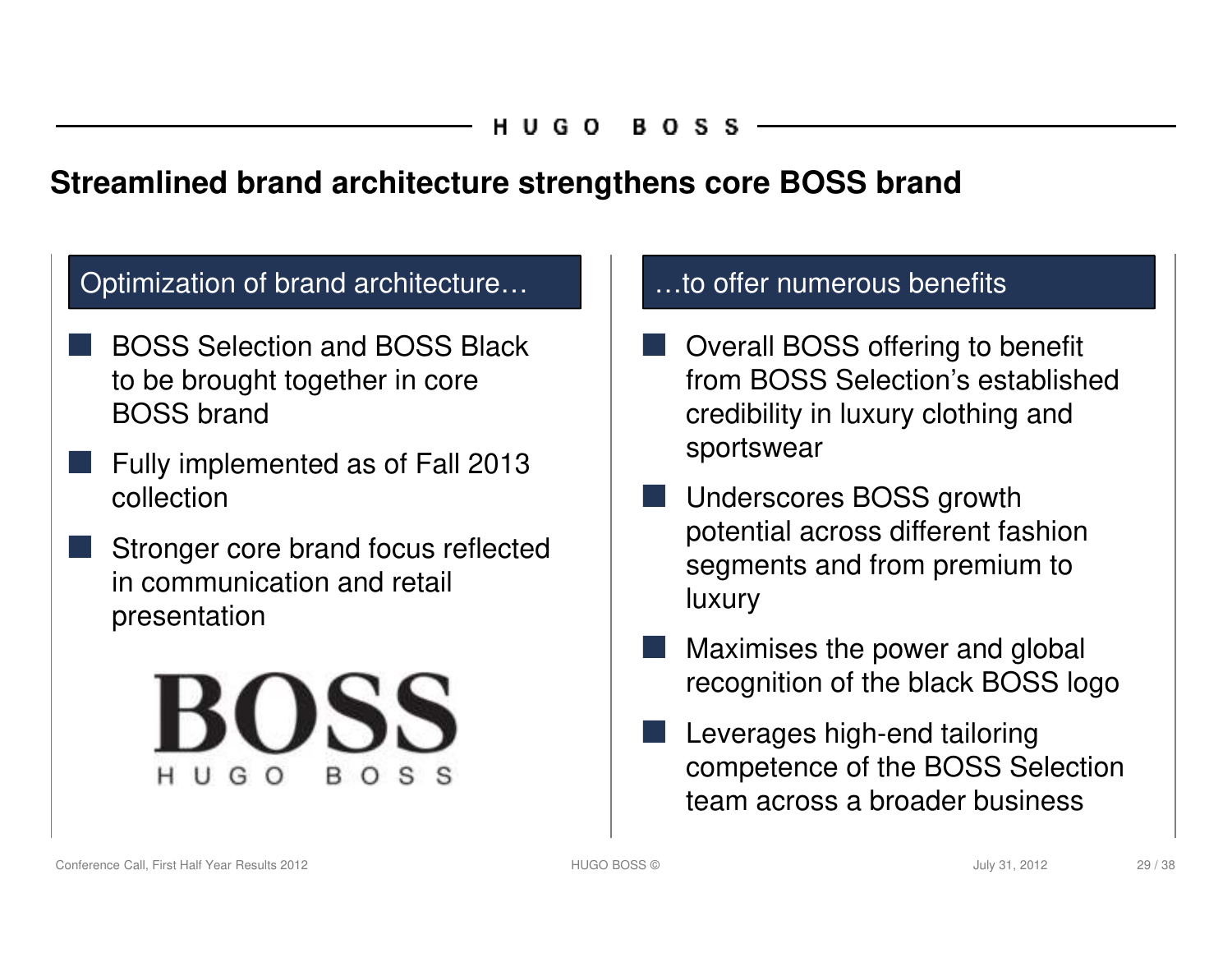$-$  HUGO BOSS  $-$ 

# BACKUP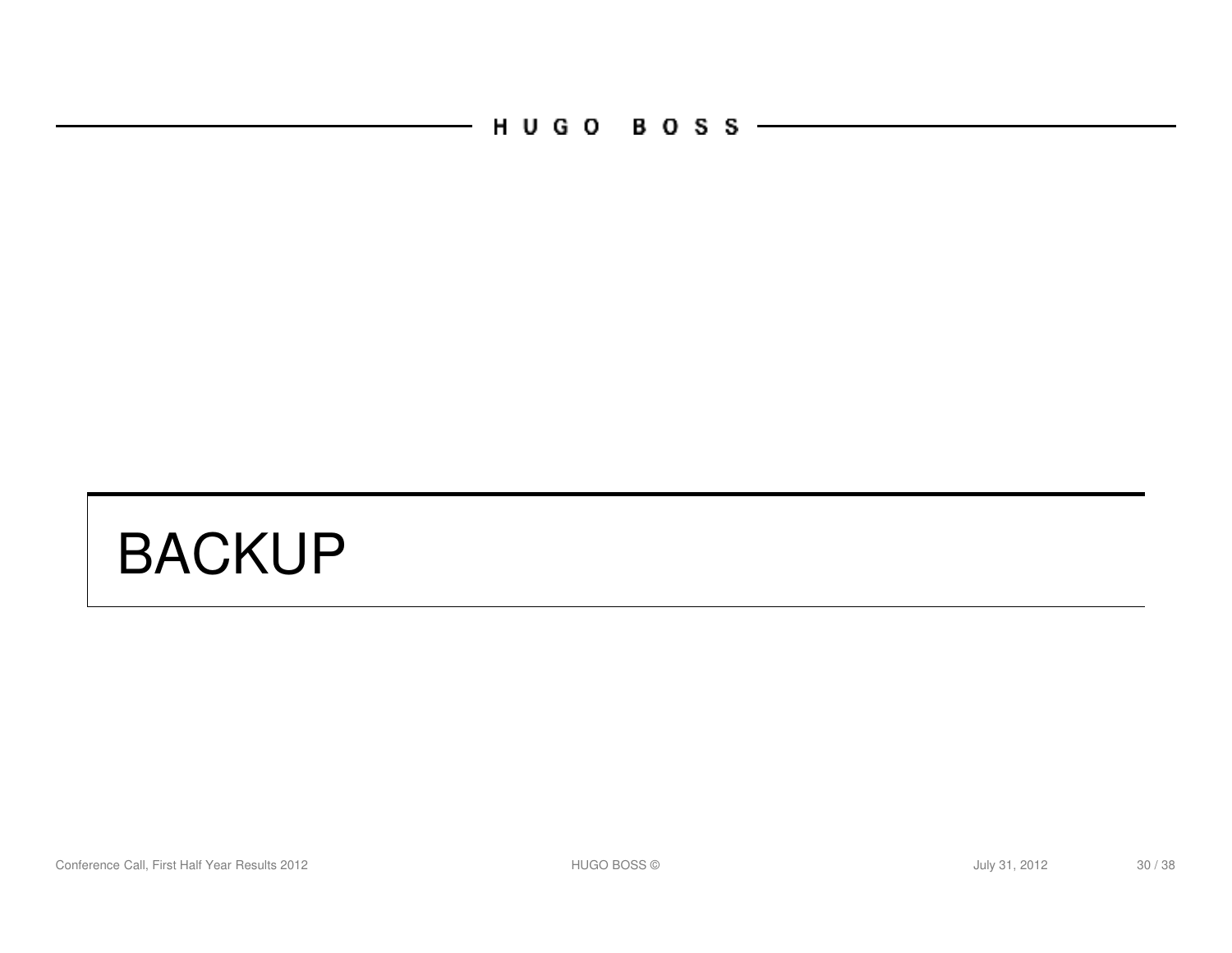#### **FIRST HALF YEAR RESULTS AT A GLANCE**



Conference Call, First Half Year Results 2012 **First 2012 HUGO BOSS © Service 2014** July 31, 2012 31 / 38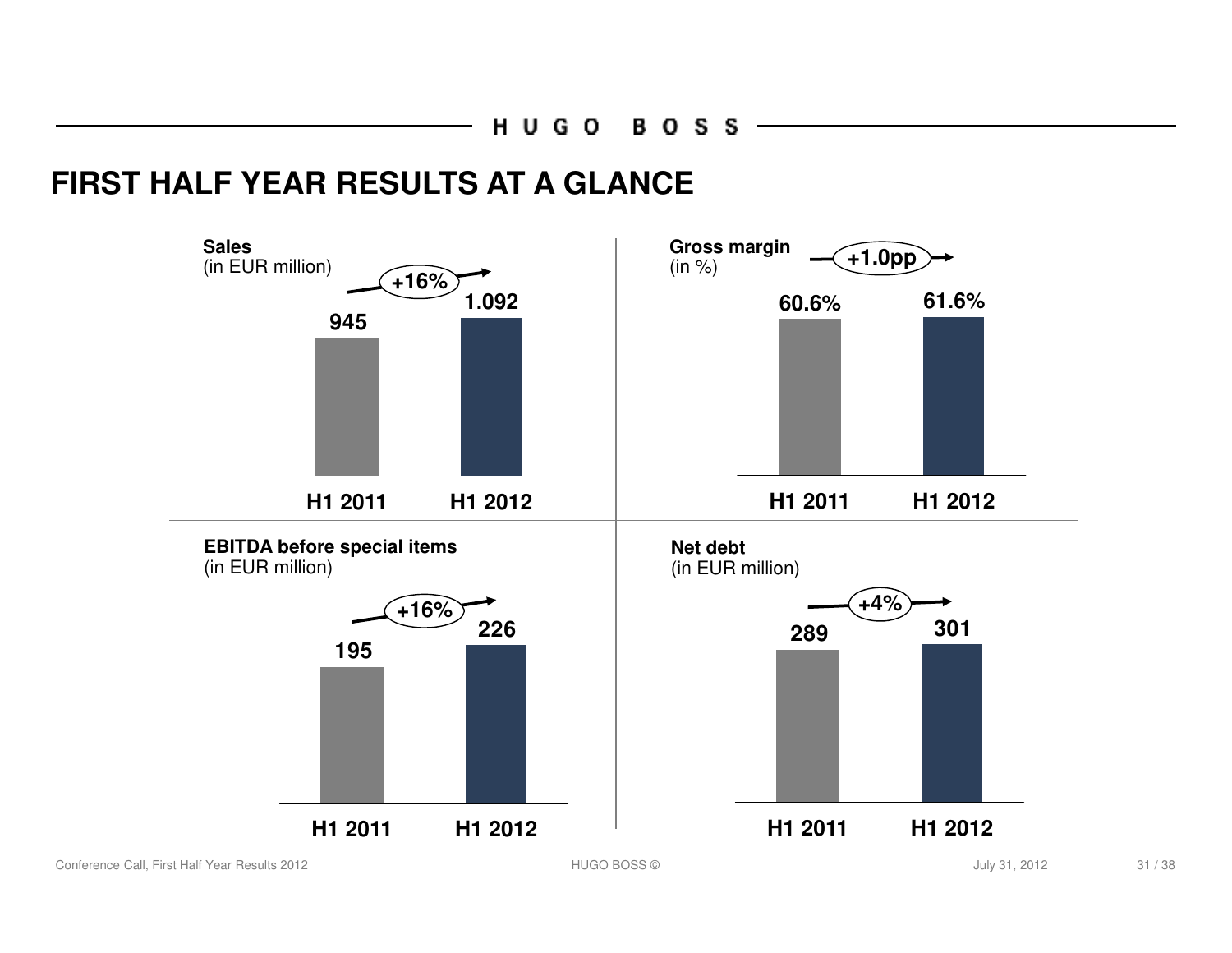#### —— ни со воѕѕ ——

#### **PROFIT & LOSS STATEMENT**

| in EUR million                                                                                    | <b>Q2 2012</b>    | Q2 2011           | Change in %              | H1 2012            | H1 2011           | Change in $%$               |
|---------------------------------------------------------------------------------------------------|-------------------|-------------------|--------------------------|--------------------|-------------------|-----------------------------|
| <b>Net sales</b>                                                                                  | 485.4             | 405.4             | 20                       | 1,092.1            | 944.6             | 16                          |
| Cost of sales<br>Direct selling expenses                                                          | (173.7)<br>(8.9)  | (141.5)<br>(6.3)  | (23)<br>(41)             | (397.8)<br>(21.4)  | (355.3)<br>(17.0) | (12)<br>(26)                |
| <b>Gross profit</b><br>in % of sales                                                              | 302.8<br>62.4     | 257.6<br>63.5     | 18<br>$(1.1 \text{ pp})$ | 672.9<br>61.6      | 572.3<br>60.6     | 18<br>$1.0$ pp              |
| Selling and distribution expenses<br>Administration costs and other operating income and expenses | (190.9)<br>(52.6) | (161.6)<br>(50.2) | (18)<br>(5)              | (380.1)<br>(104.1) | (314.1)<br>(96.5) | (21)<br>(8)                 |
| <b>Operating result (EBIT)</b><br>in % of sales                                                   | 59.3<br>12.2      | 45.8<br>11.3      | 29<br>$0.9$ pp           | 188.7<br>17.3      | 161.7<br>17.1     | $\overline{17}$<br>$0.2$ pp |
| Net interest income/expense<br>Other financial items                                              | (4.1)<br>0.1      | (3.9)<br>1.5      | (5)<br>(93)              | (7.4)<br>(0.8)     | (7.7)<br>(0.8)    | 4<br>0                      |
| <b>Financial result</b>                                                                           | (4.0)             | (2.4)             | (67)                     | (8.2)              | (8.5)             | 4                           |
| <b>Earnings before taxes</b><br>Income taxes                                                      | 55.3<br>(13.3)    | 43.4<br>(10.4)    | 27<br>(28)               | 180.5<br>(43.3)    | 153.2<br>(36.7)   | 18<br>(18)                  |
| Net income                                                                                        | 42.0              | 33.0              | $\overline{27}$          | 137.2              | 116.5             | 18                          |
| Attributable to:<br>Equity holders of the parent company<br>Minority interests                    | 40.2<br>1.8       | 31.1<br>1.9       | 29<br>(5)                | 134.1<br>3.1       | 113.1<br>3.4      | 19<br>(9)                   |
| Net income                                                                                        | 42.0              | 33.0              | 27                       | 137.2              | 116.5             | 18                          |
| Earnings per share (EUR)*<br>Ordinary share<br>Preferred share**                                  | 0.58              | 0.45<br>0.45      | 20                       | 1.94               | 1.63<br>1.64      | 19                          |

\* Basic and diluted shares

\*\* Preferred shares were converted into ordinary shares on June 15, 2012

Conference Call, First Half Year Results 2012 **First 2012 HUGO BOSS © Service 2014** July 31, 2012 32 / 38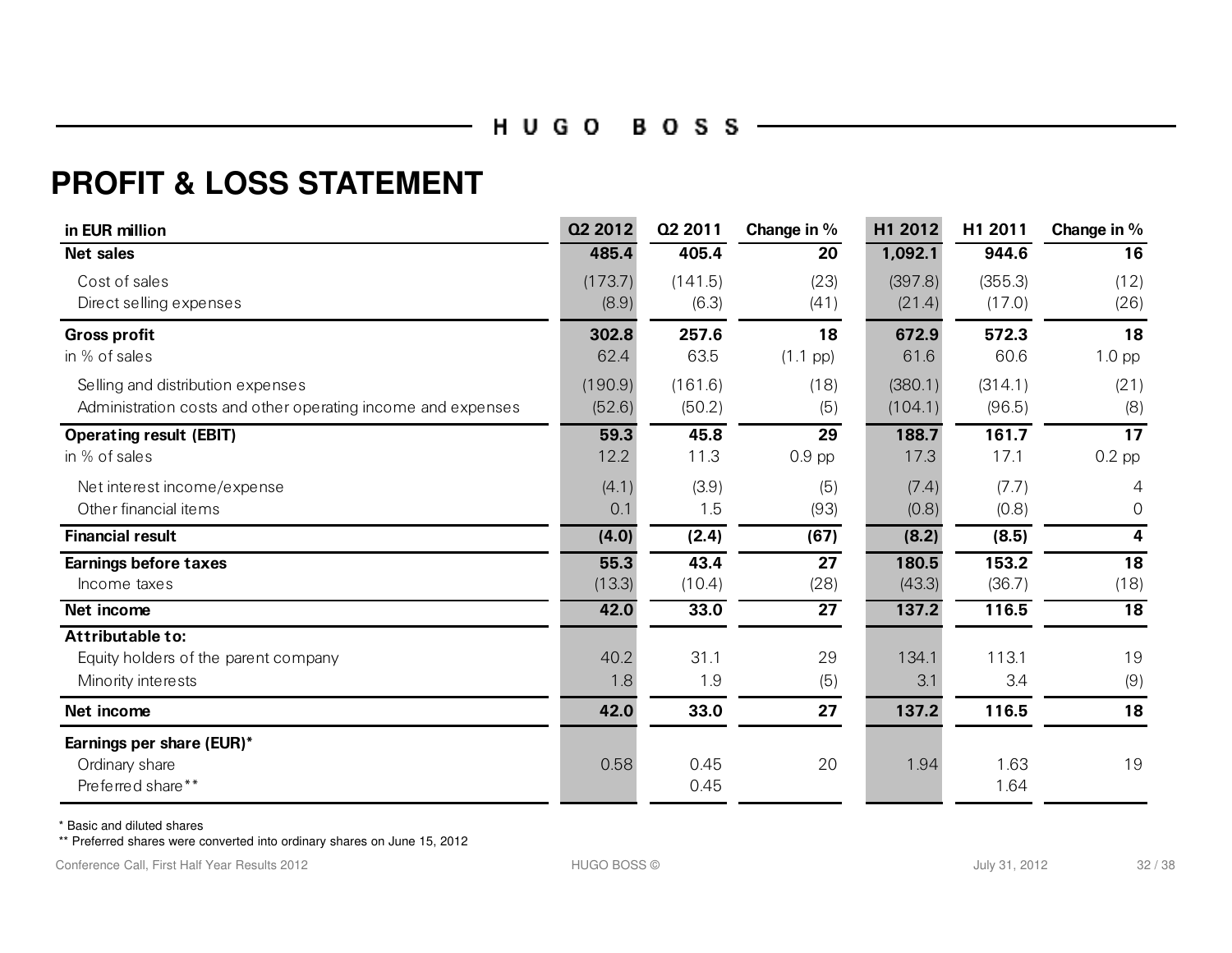HUGO **BOSS** 

#### **SALES BY REGION**



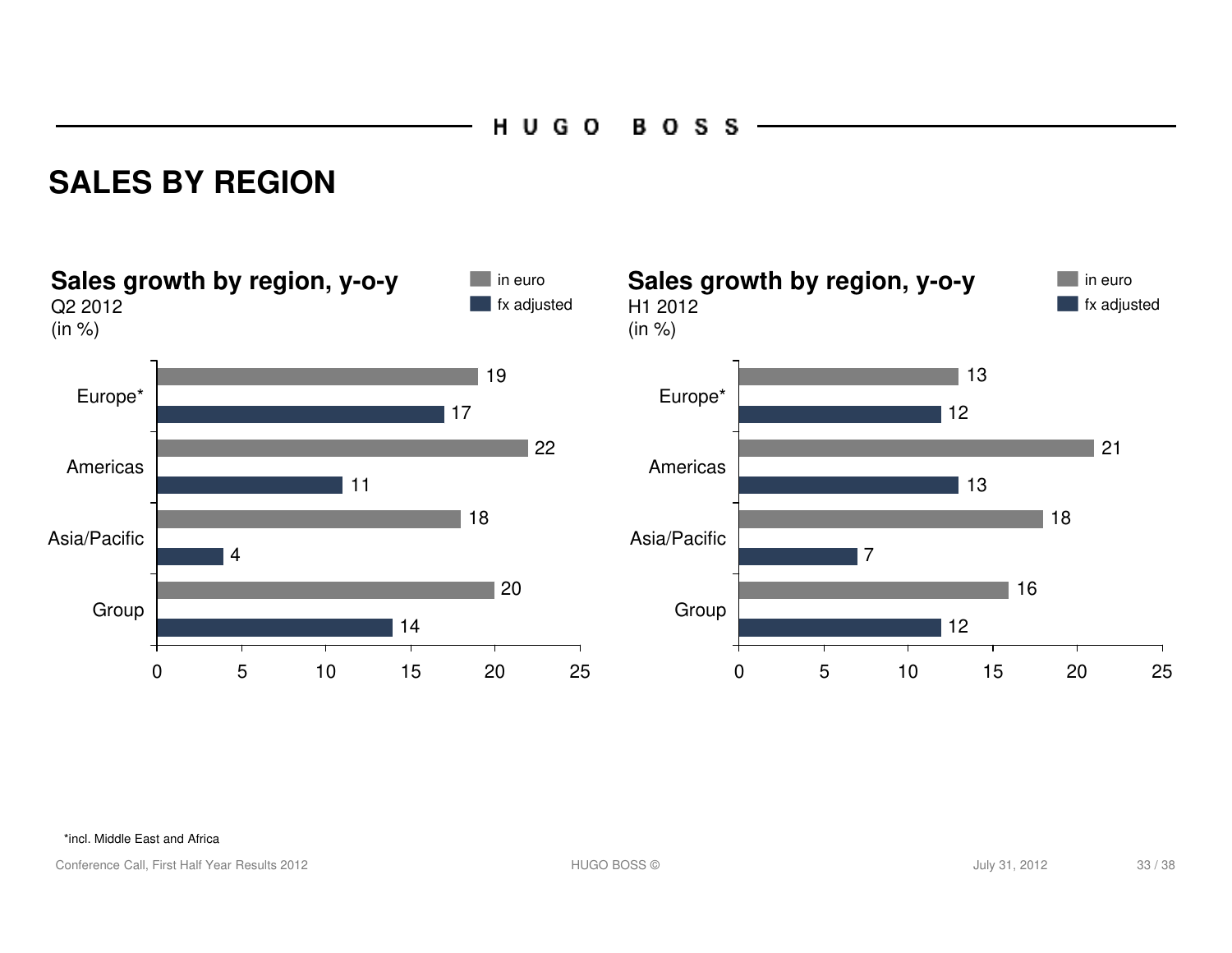### **TRADE NET WORKING CAPITAL**

#### **Trade net working capital as a percentage of sales by quarter**

(in %)

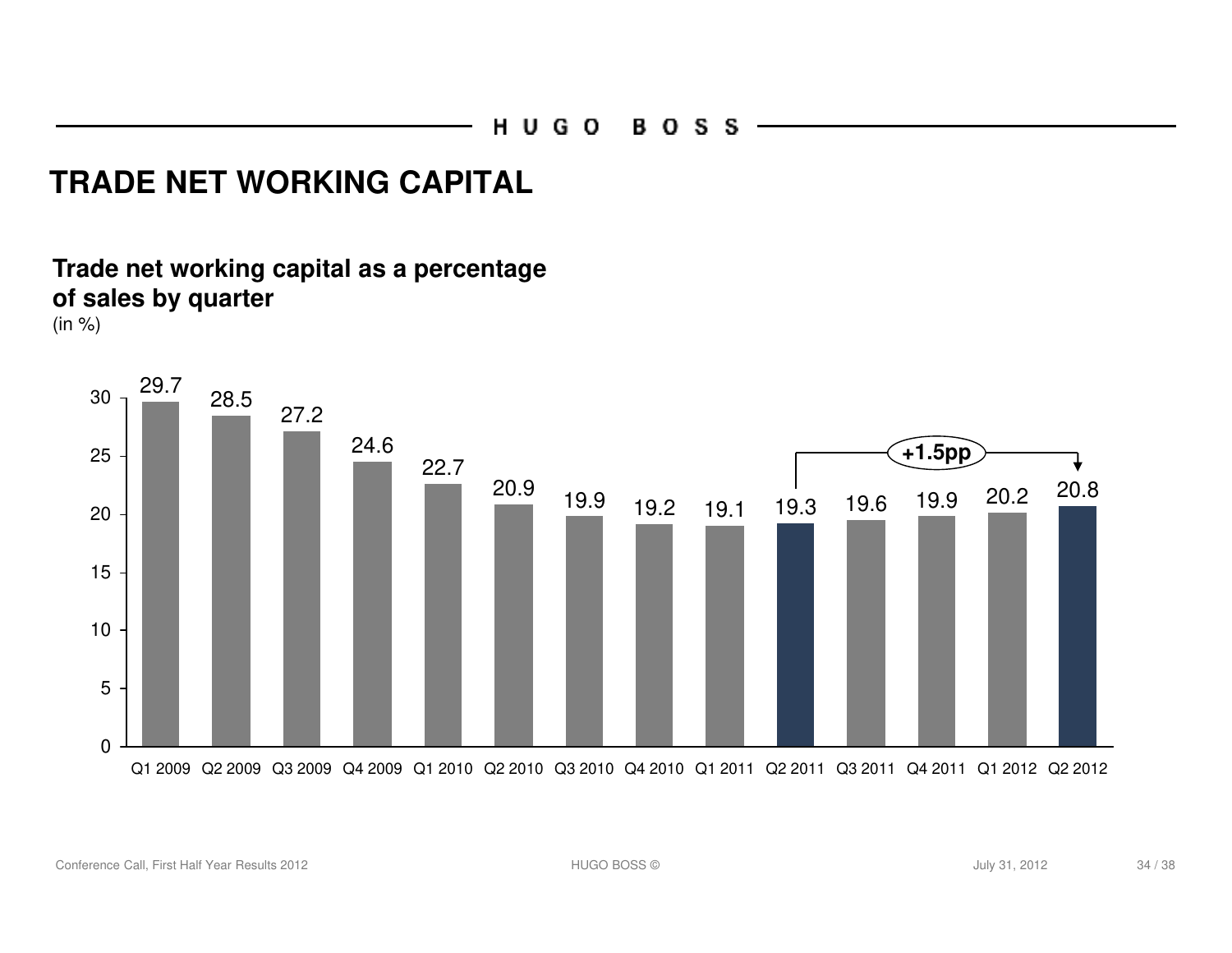### **RETAIL NETWORK**

Number of own retail stores:



\*Europe incl. Middle East / Africa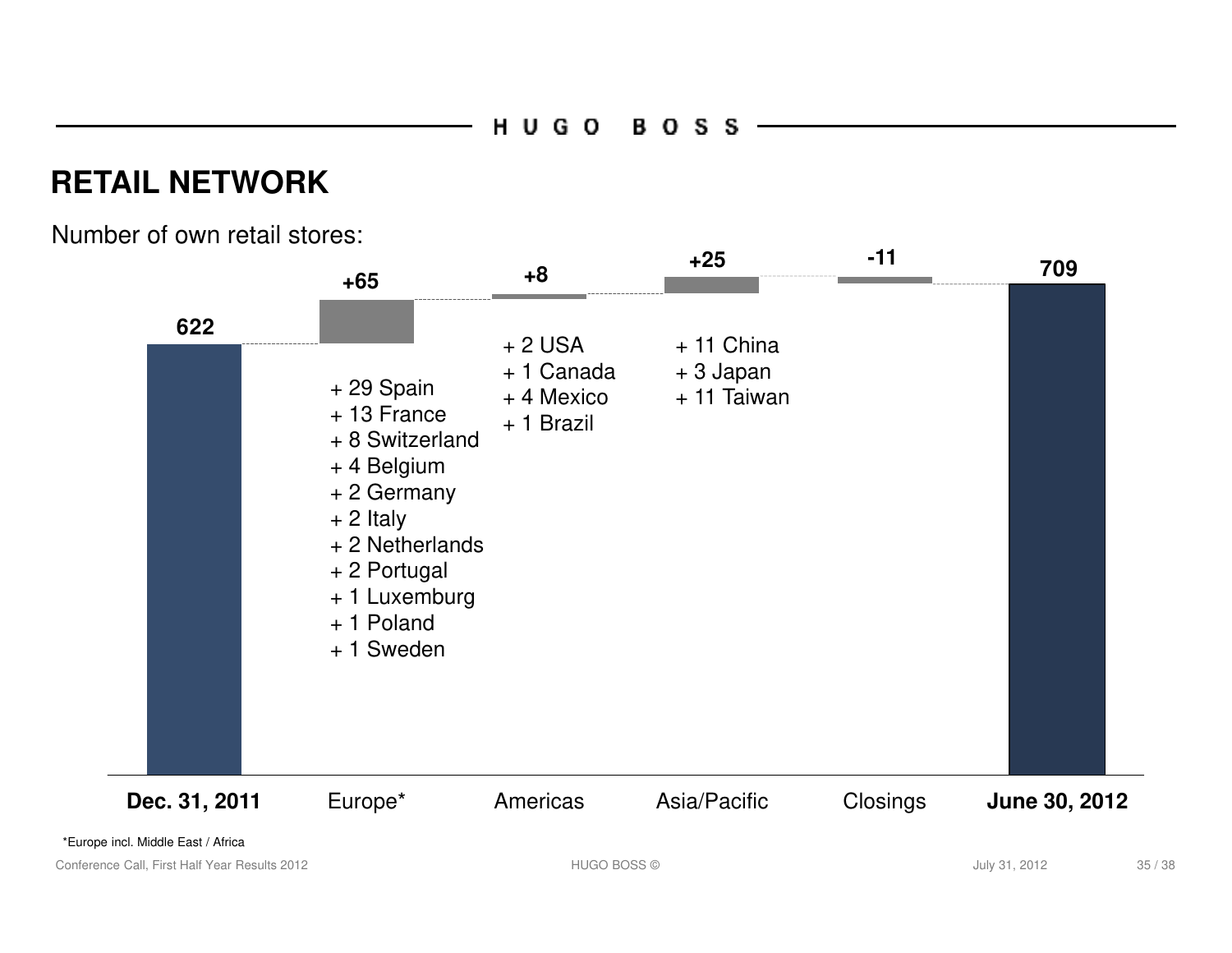#### **FINANCIAL CALENDAR 2012/2013**

| <b>Date</b>             | <b>Event</b>                              |  |
|-------------------------|-------------------------------------------|--|
| <b>October 30, 2012</b> | <b>Nine Months Results 2012</b>           |  |
| <b>December 6, 2012</b> | <b>Investor Field Trip, New York City</b> |  |
|                         |                                           |  |
| <b>March 14, 2013</b>   | <b>Press and Analysts' Conference</b>     |  |
| May 2, 2013             | <b>First Quarter Results 2013</b>         |  |
| May 16, 2013            | <b>Annual Shareholders' Meeting</b>       |  |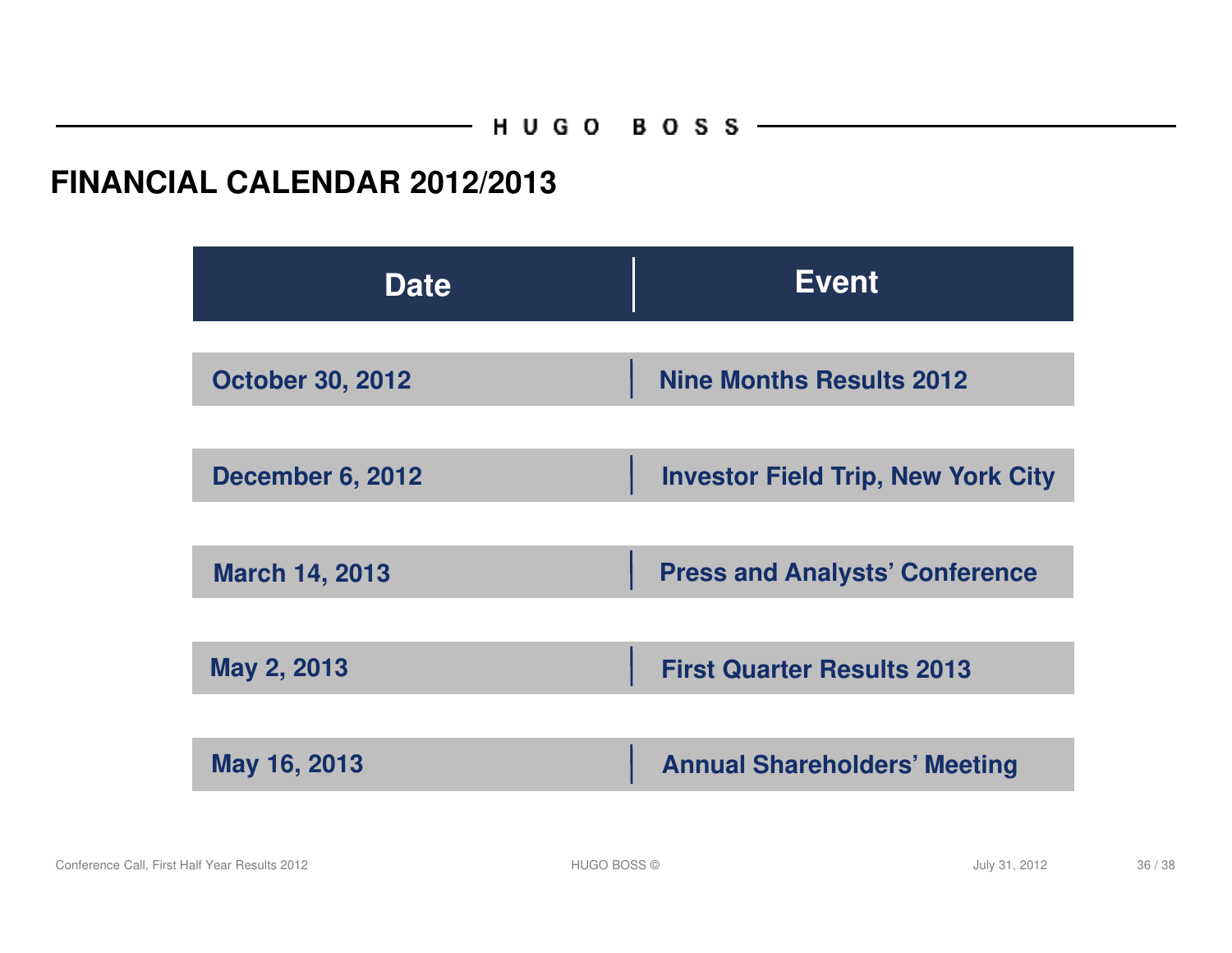### **FORWARD-LOOKING STATEMENTS CONTAIN RISKS**

This document contains forward-looking statements that reflect management's current views with respect to future events. The words "anticipate", "assume", "believe", "estimate", "expect", "intend", "may", "plan", "project", "should", and similar expressions identify forward-looking statements. Such statements are subject to risks and uncertainties. If any of these or other risks and uncertainties occur, or if the assumptions underlying any of these statements prove incorrect, then actual results may be materially different from those expressed or implied by such statements. We do not intend or assume any obligation to update any forward-looking statement, which speaks only as of the date on which it is made.